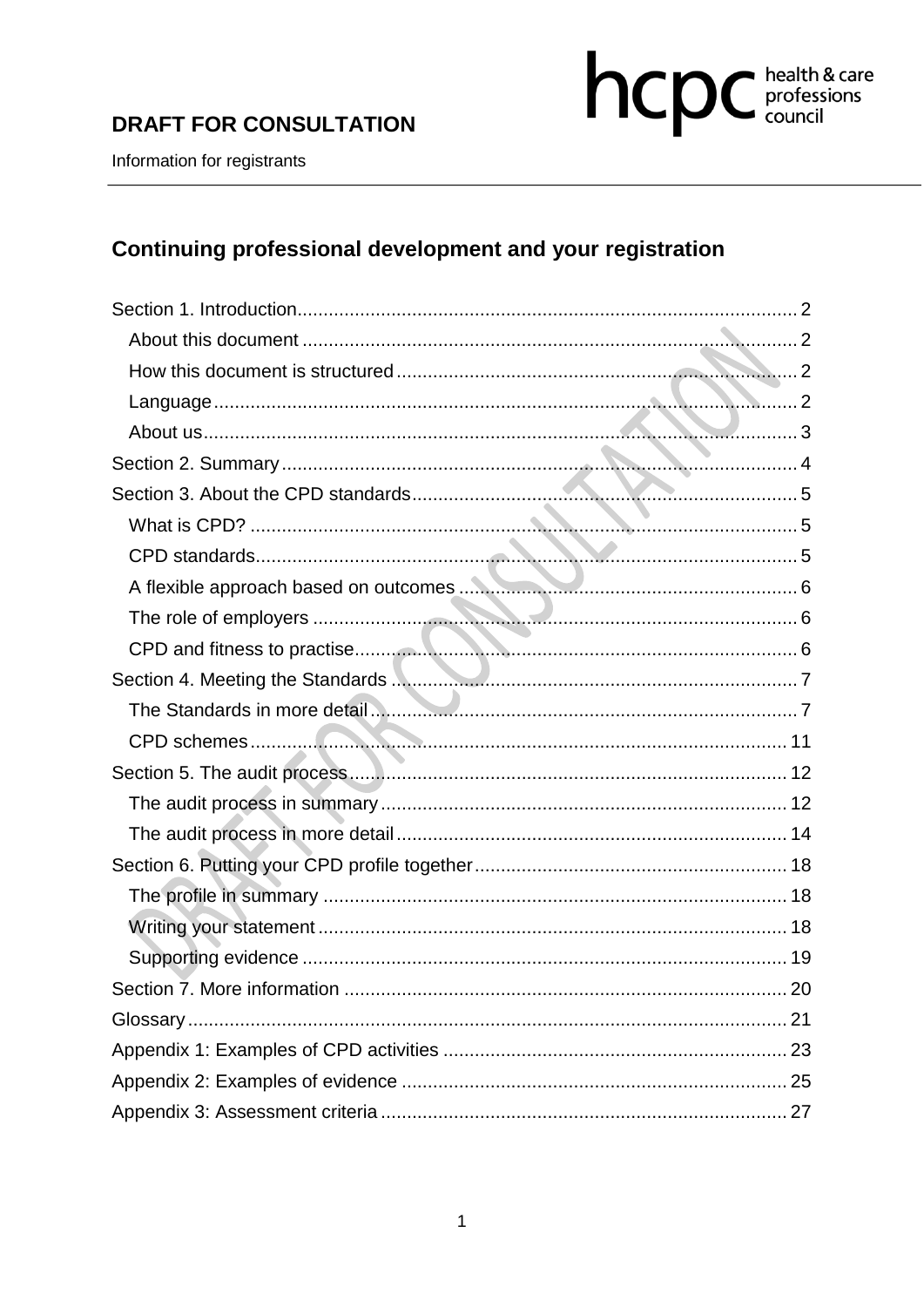# **Section 1. Introduction**

#### **About this document**

We have written this document to provide information and quidance to registrants about our requirements for continuing professional development (CPD).

All registrants are required to meet our standards for continuing professional development. We undertake audits every time a profession renews its registration to make sure that our standards are being met.

#### **How this document is structured**

- Section one provides information about the HCPC.
- Section two provides a summary of our requirements for registrants.
- Section three explains more about the CPD standards and why we have them.
- Section four explains how the CPD standards can be met.
- Section five explains what happens if you are audited.
- Section six provides guidance about completing a CPD profile.
- Section seven gives contact details for more information.

#### **Language**

Throughout this document:

- 'health and care professional' or 'registrant' refers to a professional on our Register;
- 'service user' refers to anyone who uses or is affected by a registrant's practice;
- 'the Standards' refers to the CPD standards;
- 'we' and 'us' refers to the Health and Care Professions Council (HCPC); and
- 'you' or 'your' refers to a registrant.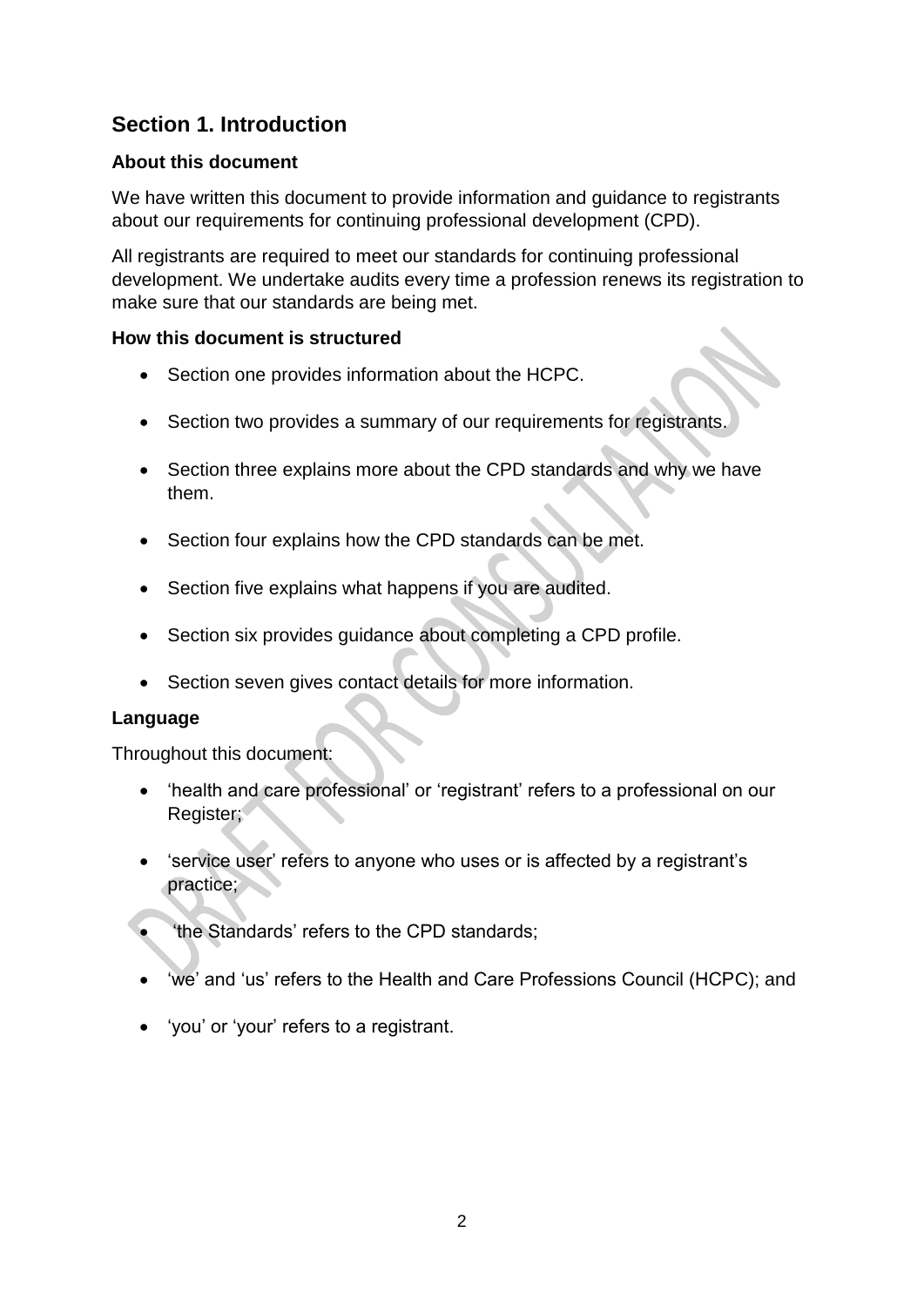### **About us**

We are a regulator and were set up to protect the public. To do this, we keep a register of professionals who meet our standards for their professional skills and behaviour. Individuals on our register are called 'registrants'.

We currently regulate 16 professions:

- Arts therapists
- Biomedical scientists
- Chiropodists / podiatrists
- Clinical scientists
- Dietitians
- Hearing aid dispensers
- Occupational therapists
- Operating department practitioners
- Orthoptists
- Paramedics
- Physiotherapists
- Practitioner psychologists
- Prosthetists / orthotists
- Radiographers
- Social workers in England
- Speech and language therapists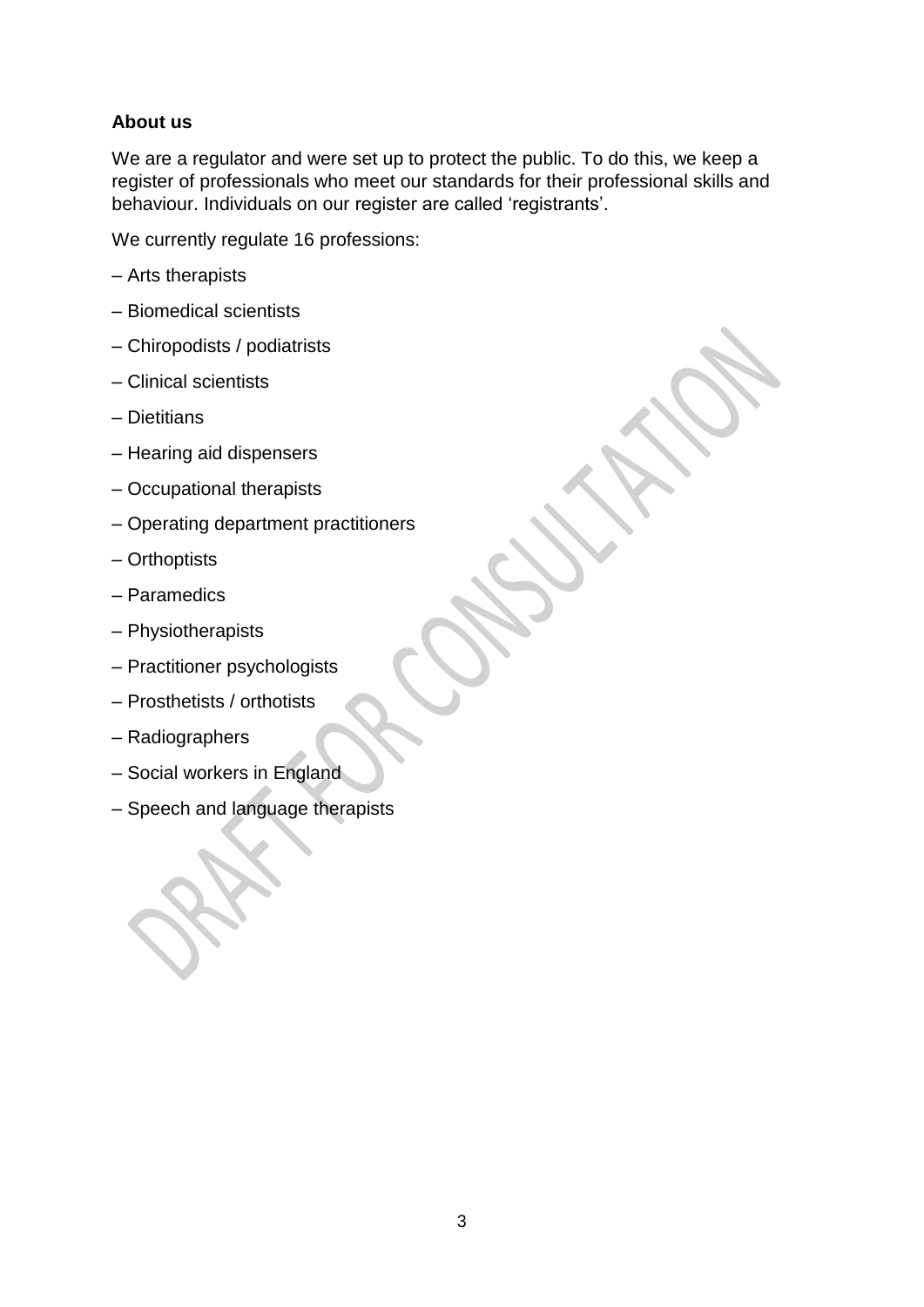# **Section 2. Summary**

This section summarises our requirements for registrants.

#### **CPD and registration**

- CPD is the way in which registrants continue to learn and develop throughout their careers so they keep their skills and knowledge up–to-date and are able to practise safely and effectively.
- CPD is not only formal courses but any activity from which you learn and develop.
- CPD is linked to your continued registration, so you need to meet our CPD standards to remain registered.

#### **Meeting the CPD standards**

You need to do the following.

- Undertake regular CPD and keep a record of what you do in the way most convenient for you.
- Undertake different kinds of learning activities.
- Think about how your CPD might improve your practice and benefit your service users.
- Participate in an audit if we ask you to. Audits take place every time you renew your registration.

#### **If you are audited**

You will only be selected for audit if you have been registered for two years or more. If you are, you need to do the following.

- Renew your registration by completing the professional declarations and paying the registration fee (as you normally would).
- Complete a CPD profile explaining how you have met the CPD standards and submit it to us by the deadline date.
- Submit supporting evidence with your profile to show us that you have undertaken CPD which meets the Standards. Don't forget to include a dated list of all the activities you have undertaken since you last renewed your registration. Explain any gaps in your CPD of three months or more.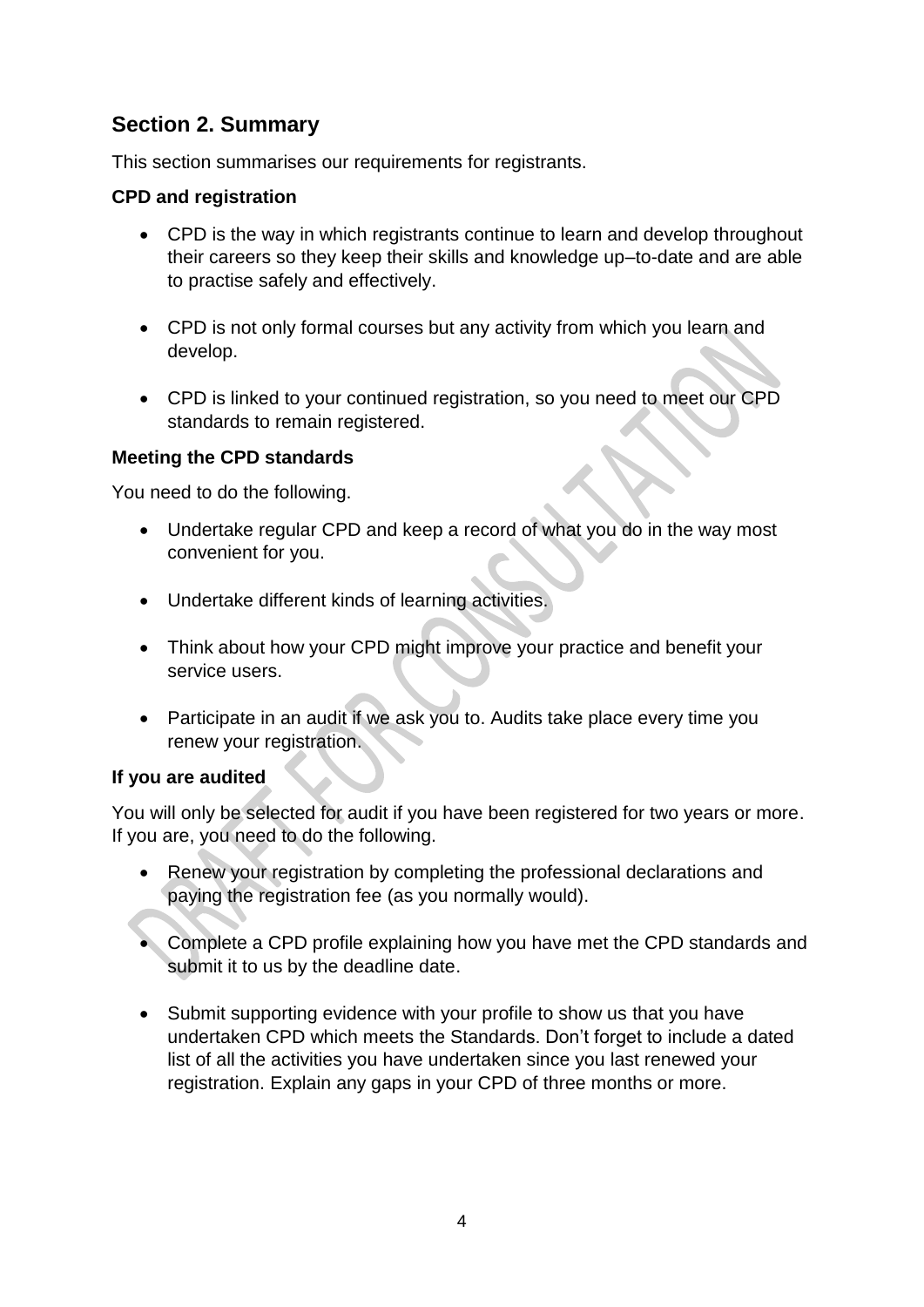# **Section 3. About the CPD standards**

This section provides more information about the CPD standards and why we have them.

### **What is CPD?**

CPD is the way in which registrants continue to learn and develop throughout their careers so they keep their skills and knowledge up–to-date and are able to practise safely and effectively.

CPD is not just formal courses. A CPD activity is any activity from which you learn and develop. This might include the following.

- **Work-based learning**. For example, reflecting on experiences at work, considering feedback from service users or being a member of a committee.
- **Professional activity**. For example, being involved in a professional body or giving a presentation at a conference.
- **Formal education**. For example, going on formal courses or undertaking research.
- **Self-directed learning**. For example, reading articles or books.

We have provided a longer list of possible CPD activities in appendix 1. This is not an exhaustive list and there may be other activities not listed that still help you to learn and develop and which can be part of your CPD.

#### **CPD standards**

CPD is linked to registration, so you need to meet our CPD standards to remain registered. There are five CPD standards.

A registrant must:

1. maintain a continuous, up-to-date and accurate record of their CPD activities;

2. demonstrate that their CPD activities are a mixture of learning activities relevant to current or future practice;

3. seek to ensure that their CPD has contributed to the quality of their practice and service delivery;

4. seek to ensure that their CPD benefits the service user; and

5. upon request, present a written profile (which must be their own work and supported by evidence) explaining how they have met the Standards for CPD.

In section four we explain more about each standard and what you need to do to meet them.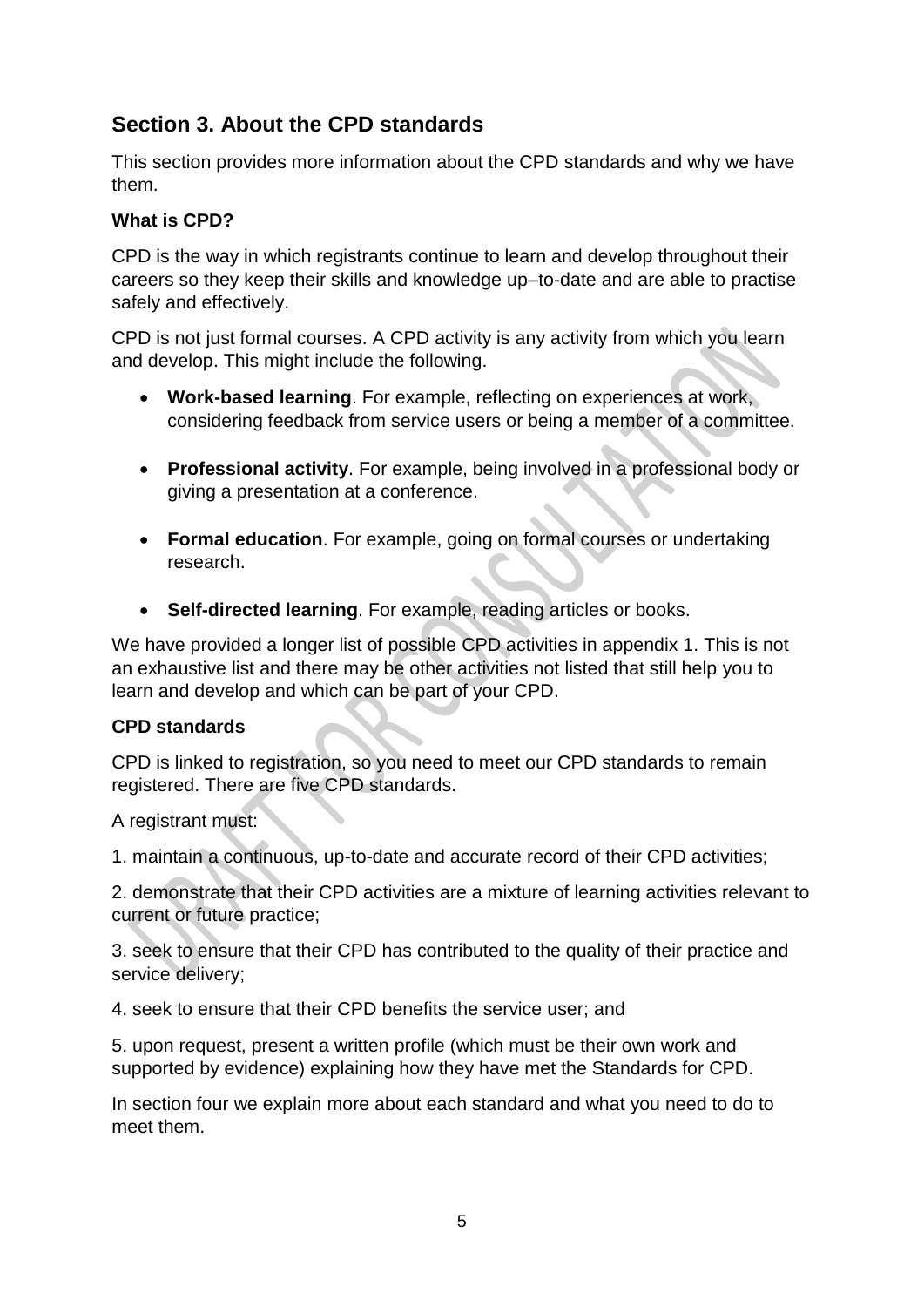#### **A flexible approach based on outcomes**

Our approach to CPD has been developed to be flexible enough to take account of the range of different health and care professionals registered with us, different working roles and learning needs and variation in registrants' access to certain types of CPD.

We do not set a number of hours or points that you have to complete and we do not 'approve' or 'endorse' any CPD activities. Instead, we are much more interested in the outcomes of your learning and how this has benefited your practice and the service users you work with.

This means that you can plan your CPD based on the kinds of activities that are most relevant to you and your practice.

#### **The role of employers**

We regulate individual health and care professionals and do not have any role in regulating employers. So, the CPD standards are a personal responsibility that all registrants have to meet to remain registered with us.

However, responsible employers will want to encourage the learning and development of their employees so that they can retain their registration. We communicate regularly with employers to make sure that they are aware of the Standards and what they mean for their employees.

#### **CPD and fitness to practise**

CPD is linked to registration and a registrant who does not meet our CPD standards can be removed from the Register.

We have a separate process (our fitness to practise process) for dealing with concerns about the conduct and competence of our registrants.

Although there is no direct link to the fitness to practise process, our standards for CPD are all about making sure registrants continue to learn and develop so that they can remain fit to practise and improve their practice for the benefit of their service users.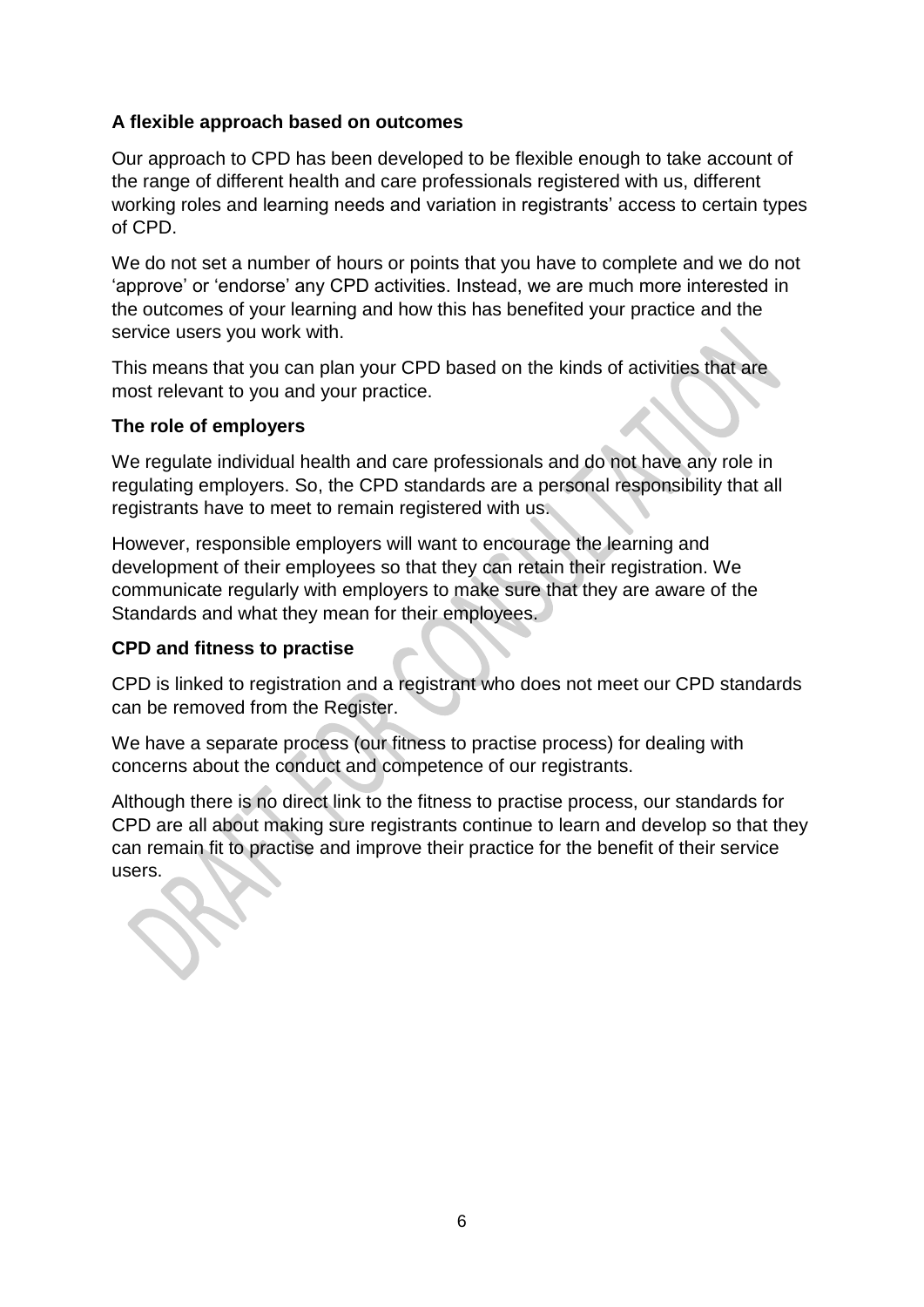# **Section 4. Meeting the Standards**

This section provides more information about how the Standards can be met. There is more information about the audits in section five.

#### **The Standards in more detail**

We have taken each standard below and explained what they mean.

#### **Standard 1: A registrant must maintain a continuous, up-to-date and accurate record of their CPD activities**

#### **What the Standard means**

- You need to undertake regular CPD activities.
- You need to keep a record of what you do in whatever way is most convenient for you.
- You need to add to your record on an ongoing basis. If you are audited we will be interested in what you have done over the previous two years (the length of each registration cycle).
- Your record needs to be a true reflection of the activities that you have undertaken.

#### **Keeping your record**

We do not ask for a set format for recording your CPD. You might choose to keep a binder or folder including documents such as certificates and notes that you have kept relating to your CPD, or you might keep this record electronically. You might follow a format provided by your professional body or by your employer. Please make sure that you can access your record – for example, should you leave your employer.

This is your personal record. We will not ask to see a complete copy, but if you were audited, we would ask you to give us details of the activities you have completed over the previous two years and submit some supporting evidence. So keeping a good record will mean that you can do this easily.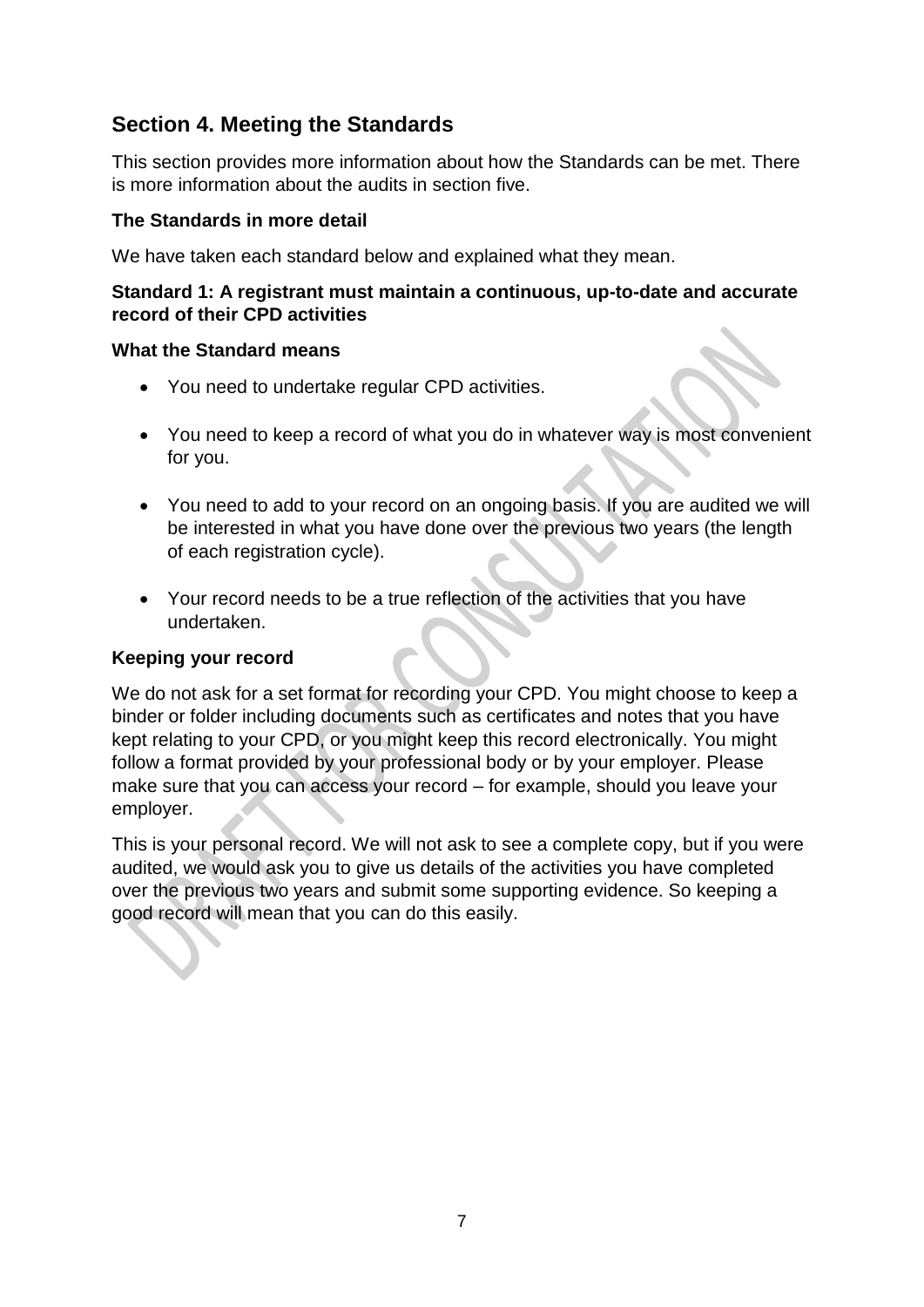#### **Standard 2: A registrant must demonstrate that their CPD activities are a mixture of learning activities relevant to current or future practice**

### **What the Standard means**

- Your CPD must include a mixture of different types of learning.
- Your CPD must relate to your registration and practice as a health and care professional.

### **Mixture of activities**

Your CPD must include a mixture of different types of learning. This means that you need to undertake two or more different types of learning activity. In practice, most registrants will undertake many different types of learning whilst registered with us. We have provided a longer list of possible CPD activities in appendix 1.

If you were audited and had only undertaken one type of learning – for example, if you had only read professional journals but had not undertaken any other kind of learning – you would not meet this standard.

#### **Your practice**

Your CPD must be relevant to your current or future practice. This means that your CPD should be relevant in some way to your registration as a health and care professional.

Your CPD will be relevant to your practice so will be individual to you. For example if you are managing a team some of your CPD might be based around your skills as a manager. If you work in private practice, some of your CPD might be about the skills you need to run a successful practice.

Your CPD can also support your career development. So some or all of your CPD might be about preparing you for a future role.

If you have an annotation on the Register (for example, in prescribing), we would particularly encourage you to consider whether you need to complete some CPD activities to keep up-to-date in this area of practice.

You are able to make your own decisions about the CPD that is most beneficial to you, your practice and your future career ambitions.

#### **Interactive activities**

There is some developing evidence that suggests that the most effective learning activities are often those that are 'interactive' and which encourage 'self-reflection'. For example, 'peer discussion' is a term used to describe opportunities to discuss practice issues with groups of professional colleagues. Although this is not a specific requirement, we would encourage registrants to seek opportunities where they can to learn and reflect on their practice with others.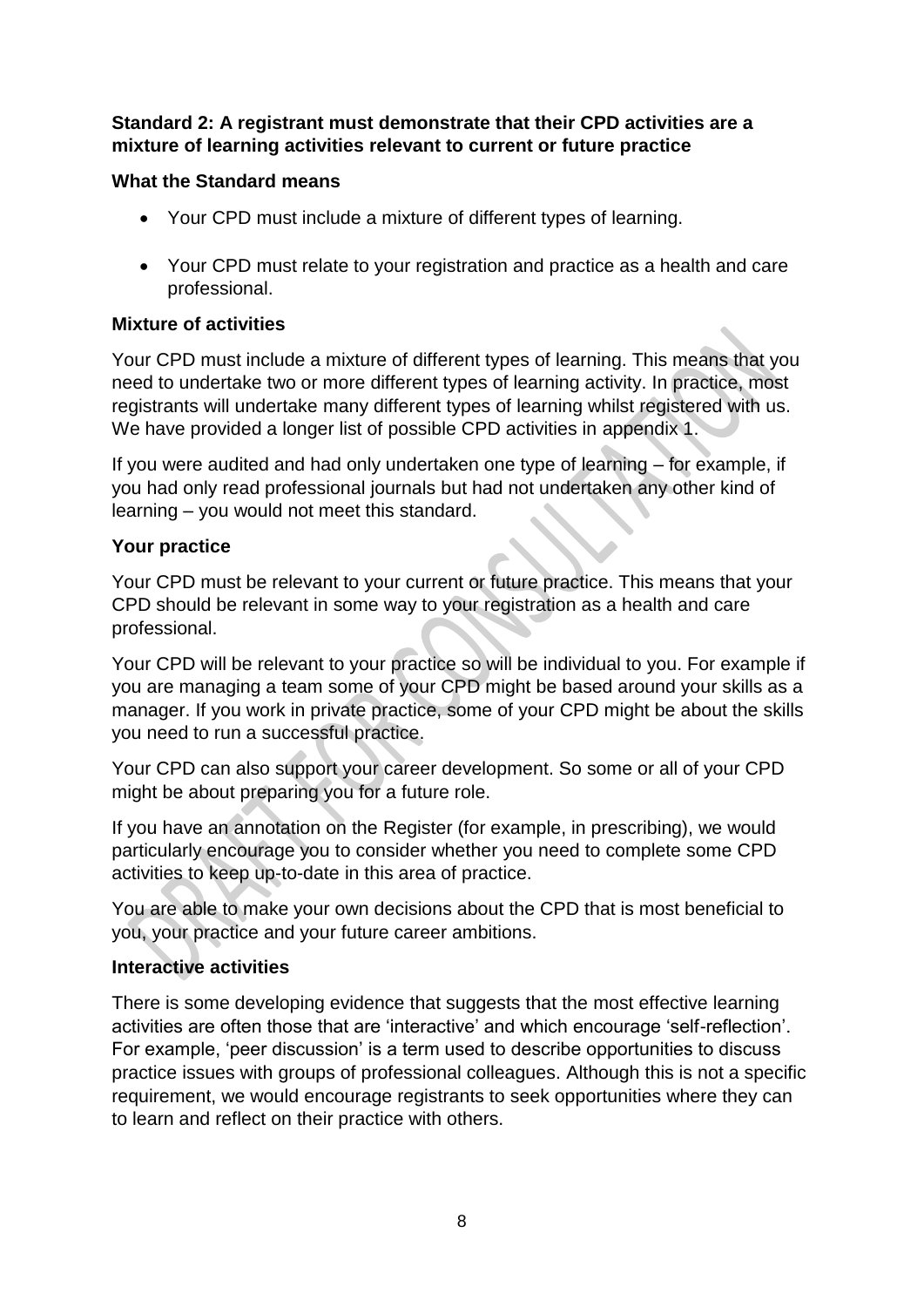### **Standard 3: A registrant must seek to ensure that their CPD has contributed to the quality of their practice and service delivery**

### **What the Standard means**

- You should aim for your CPD to improve the way you work.
- If you were audited, we would ask you to tell us about some of the activities you have undertaken, what you learnt and how this has improved your practice.

## **Quality of practice and service delivery**

Your CPD should lead to you making changes to how you work which improves the service that you provide.

You do not necessarily have to make drastic changes to how you work. Some CPD activities might mean that you continue to work as you did before, but that you are more confident that you are working effectively. Others might help you acquire new or improved skills or help you to make changes to working practices.

#### **'Seek to ensure'**

We use the phrase 'seek to ensure'. This is because you might undertake a CPD activity thinking it would improve your practice but find that it is not as helpful as you had expected.

As long as you think about why the activity was not useful and what you might do in future instead, and can explain this if asked, you will still meet this standard.

### **Standard 4: A registrant must seek to ensure that their CPD benefits the service user**

#### **What the Standard means**

- You should aim for your CPD to benefit your service users.
- If you were audited, we would ask you to tell us about some of the activities you have undertaken, what you learnt and how this has benefited your service users.

#### **Benefits the service user**

For the purposes of this standard, we define a 'service user' as anyone who uses or is affected by your work.

Who your service users are will depend on how and where you work. For example:

- if you are in 'front line' or laboratory-based practice your service users might include patients, clients, carers, other professionals and others you provide services to;
- if you work in education, your service users might include your students; and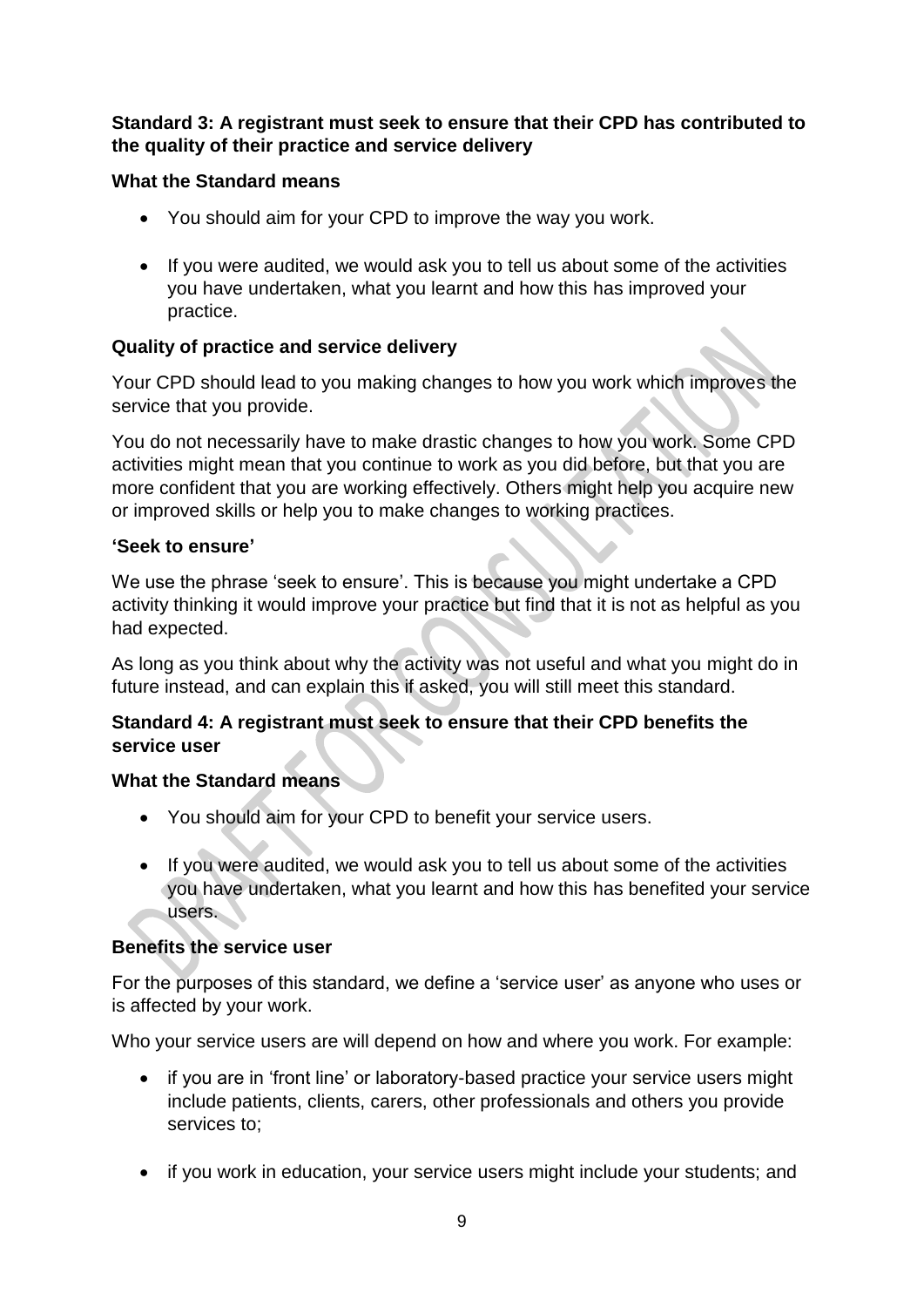• if you are a manager, your service users might include the team that you manage.

The above is not an exhaustive list, so you will need to think about who your service users are.

Your CPD should lead to benefits for your service users. These benefits do not need to be drastic and in many cases may simply be a result of improvements you have made to your practice – for example, a CPD activity has improved your practice because you have acquired new skills, and as a result you are able to provide a better service to your service users. This standard is asking you to think about how your CPD has benefited those who you work with and who are affected by your practice.

#### **'Seek to ensure'**

We use the phrase 'seek to ensure'. This is because you might undertake a CPD activity thinking it would benefit your service users but find that it is not as helpful as you had expected.

As long as you think about why the activity was not useful and what you might do in future instead, and can explain this if asked, you will still meet this standard.

### **Third party feedback**

Seeking, receiving and reflecting on feedback from service users and peers can help improve practice and help to identify future learning needs.

Although this is not a specific requirement, we would encourage registrants to seek and reflect on feedback from service users and others where they are able to. Feedback from third parties can also be a useful piece of evidence to support that standard four has been met (see section six).

#### **Standard 5: A registrant must, upon request, present a written profile (which must be their own work and supported by evidence) explaining how they have met the Standards for CPD**

#### **What the Standard means**

- You only need to meet this standard if you are selected for audit.
- You need to participate in the audit by submitting a CPD profile containing information and evidence about how you have met the Standards.
- The CPD profile must be your own work.

We explain more about participating in an audit and completing a CPD profile in sections five and six.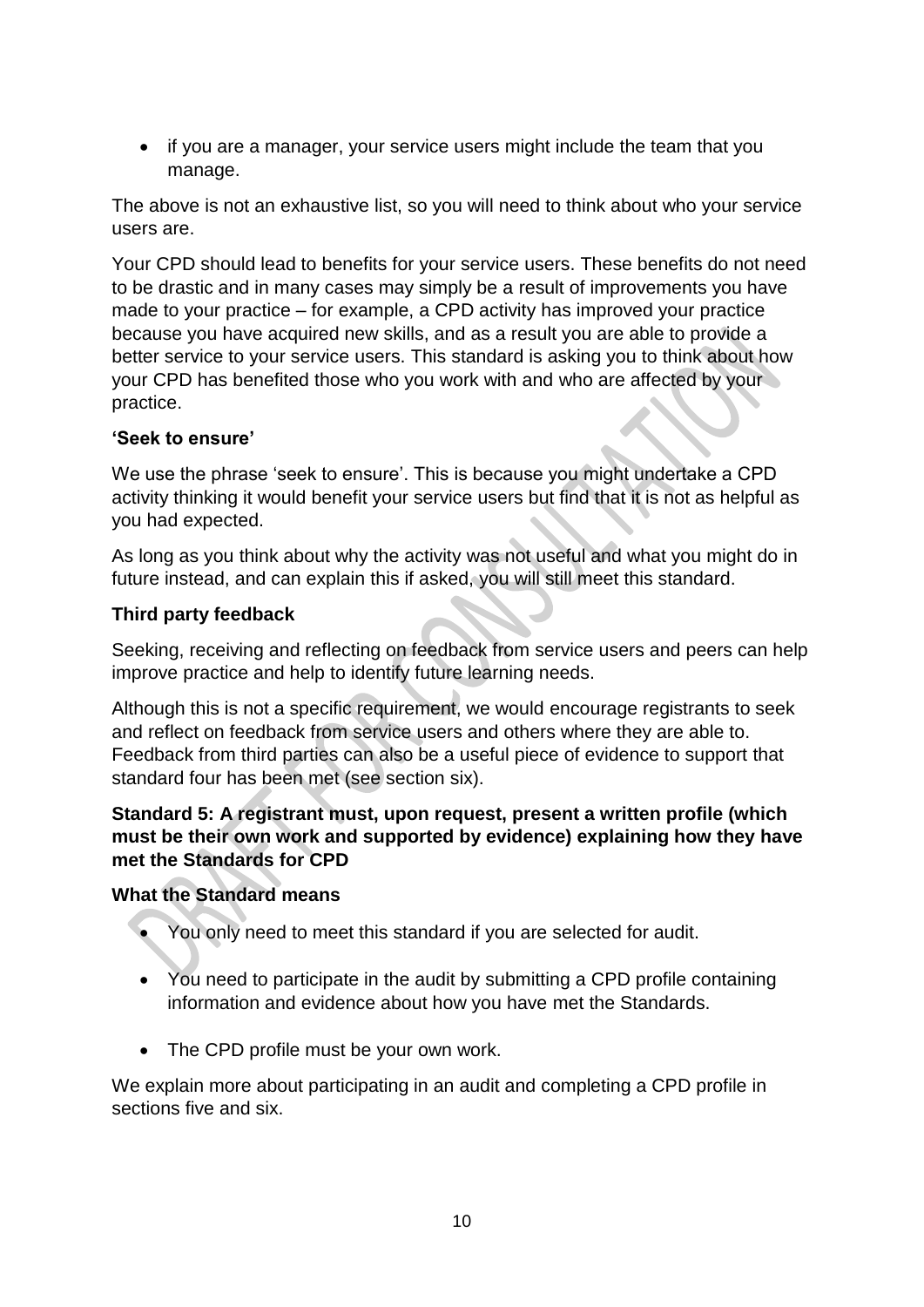#### **Your own work**

If you are audited, the CPD profile must be your own work. A profile which was written by a third party, or included text from profiles produced by others, would not meet this standard.

If we suspect that a profile is not a registrant's own work but, for example, includes plagiarised material, we would stop the assessment process and investigate this under our fitness to practise process.

This does not mean that you cannot ask a colleague for help and we would encourage registrants who need help to discuss their CPD audit with their colleagues.

#### **CPD schemes**

As our standards are outcomes based, there are lots of different ways in which you might meet them.

You could meet our requirements by choosing to take part in a scheme run by your professional body, your employer or any other organisation. Most CPD schemes will give you the opportunity to meet our standards and offer a useful way of structuring and recording your CPD activities.

As we do not approve any CPD schemes, you still need to make sure that you are content that taking part in a scheme will allow you to meet our standards. If you were audited, you would draw on the different activities that you had completed as part of the scheme to demonstrate how our standards had been met.

Our CPD standards are also complementary to CPD frameworks which are sometimes published by service providers or by professional bodies and which link learning and development to career development and progression.

11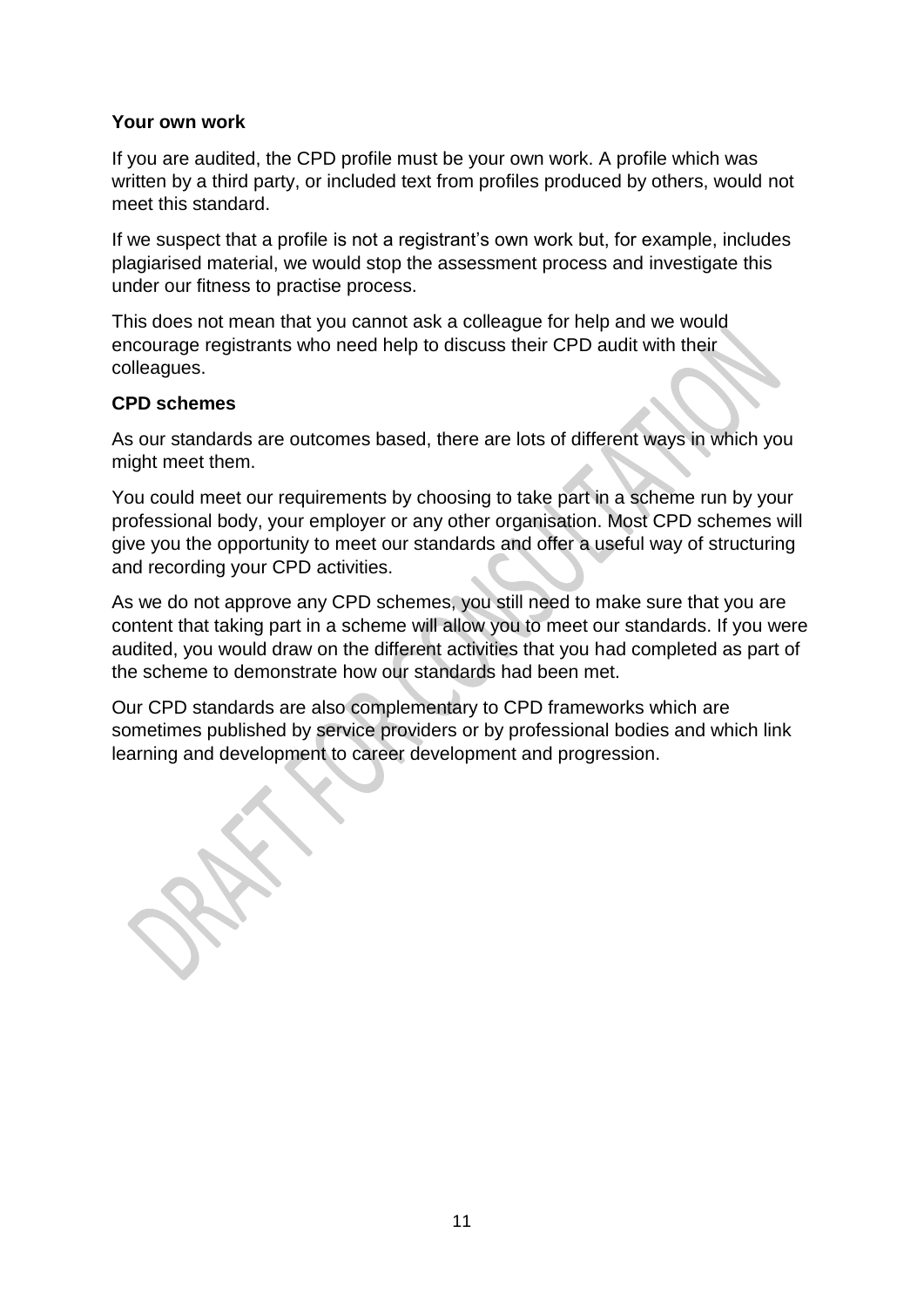# **Section 5. The audit process**

This section explains more about the audit process. If you are selected for audit, we will send you information about exactly what you need to do.

### **The audit process in summary**

The following is a simple summary of the audit process.

[See overleaf]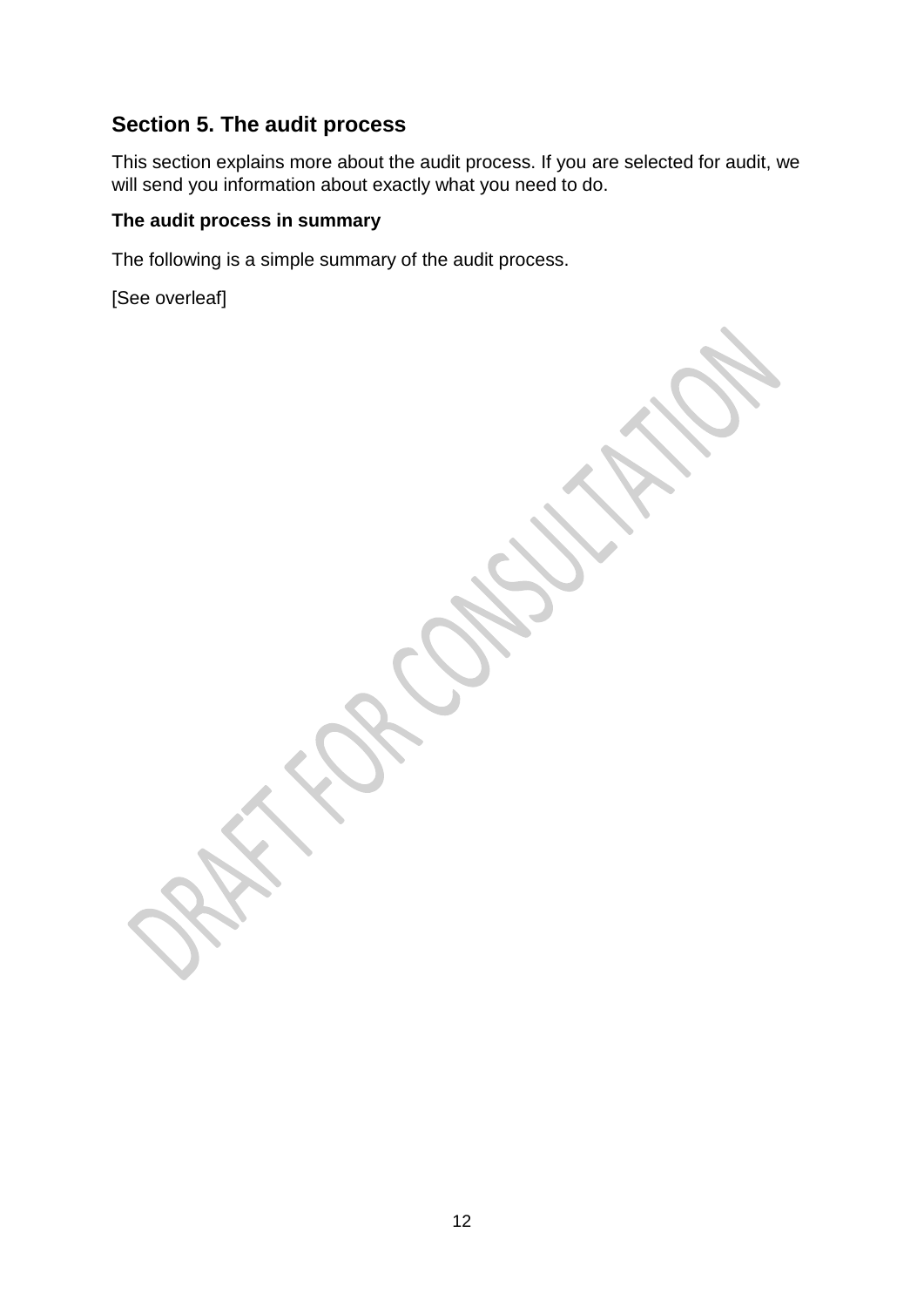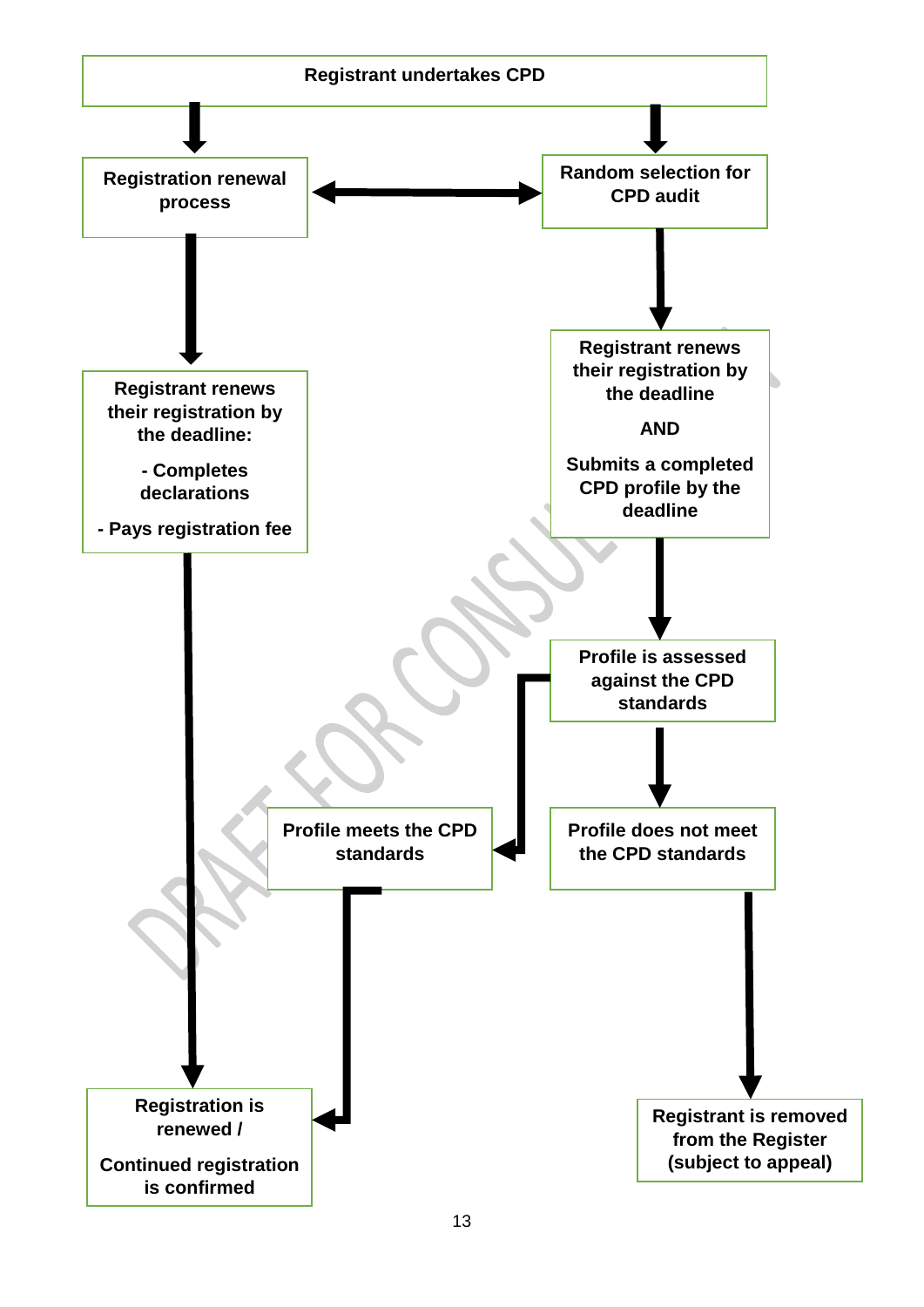#### **The audit process in more detail**

#### **Selection for audit**

Each profession renews its registration every two years. When you renew your registration, we ask you to complete a declaration to confirm that you have met our standards, including the Standards for CPD.

At every renewal, we will audit a random sample of 2.5% of registrants in each profession and ask them to send us information and evidence that they have met the CPD standards. This percentage will be kept under regular review and may change in the future.

We will only audit registrants who have been registered for two years or more. This means that if you are a recent graduate, you will not be chosen for audit when you renew your registration for the first time. Similarly, if you have had a break in registration and have just come back onto the Register, you will not be chosen for audit the first time you renew your registration.

The audit selection is computer generated at random. As CPD is an ongoing requirement whilst you are registered, it is possible that you could be selected for audit on multiple occasions.

#### **Completing the audit**

If you are chosen for audit, we will send you information about completing your CPD profile. You will need to complete and submit your profile by your renewal deadline date. If circumstances mean that you are unable to participate in an audit, you can make a request to defer your audit (see pages 16 and 17).

You will have approximately three months in which to complete and submit your profile. We will also remind you approximately one month before the deadline.

If you do not submit a CPD profile or any further information we may request as part of the audit process, you may be removed from the Register. You would be able to appeal this decision (please see pages 15 and 16).

You also need to renew your registration as you normally would – by completing the renewal declarations and paying the registration fee. If you do not renew your registration, you will be removed from the Register.

We may not be able to assess your profile by the end of your registration cycle. If that happens and you have completed your renewal, we will renew your registration in the normal way so that you can continue to practise. We will then continue to assess your profile.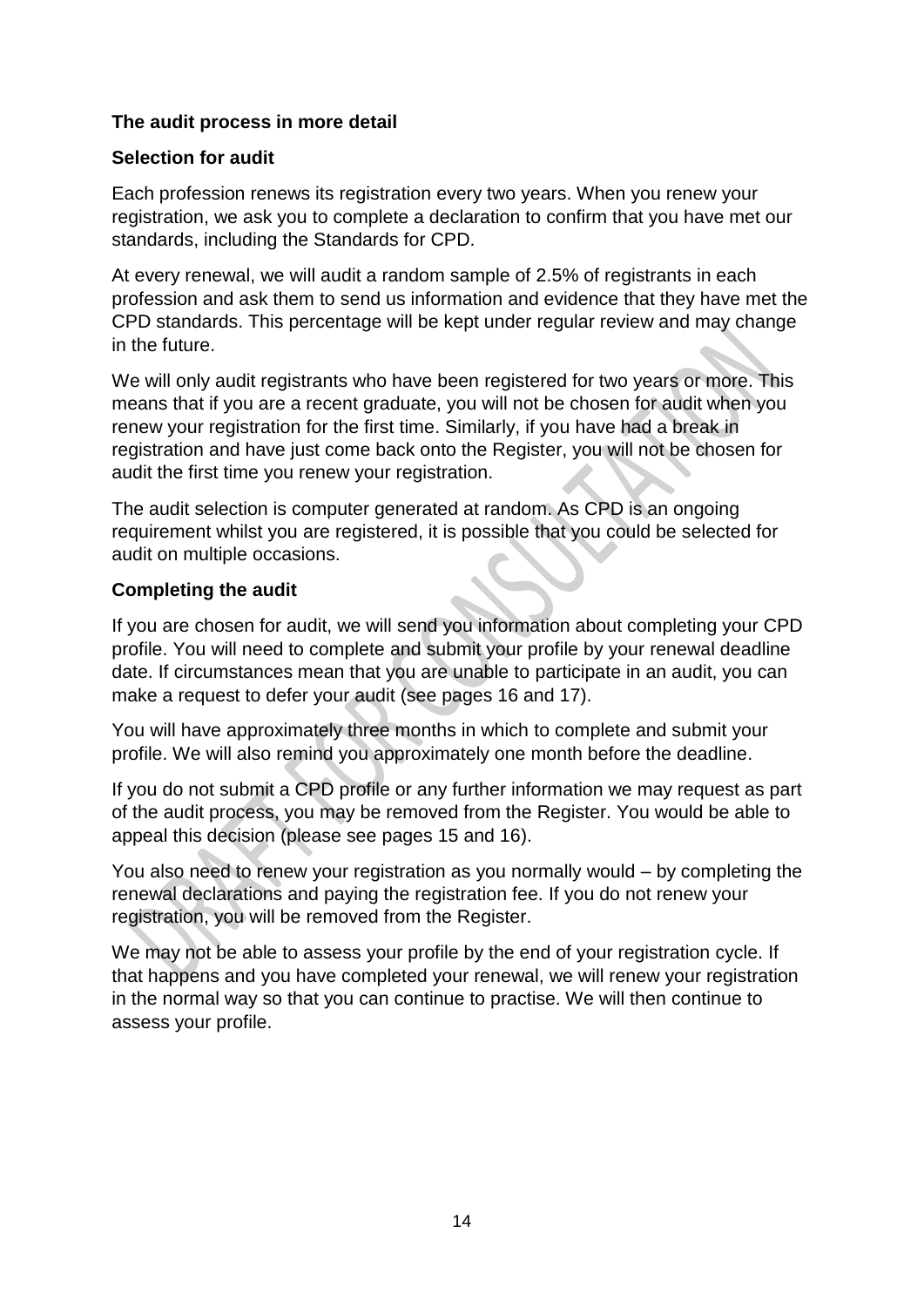#### **When we have received your profile**

When we receive your completed profile, we will check that it is complete (for example, that you have included some evidence). If something is missing, we will ask you for the missing information.

We will ask CPD assessors to assess your CPD profile against the Standards. CPD assessors are registrants we appoint and train to assess profiles and at least one of them will be from the same profession as you. At the end of this document, we have broken down each standard into 'assessment criteria' so you can see what meeting and not meeting a standard might look like (appendix 3).

While your profile is being assessed (and if you were to appeal against any decision) you will continue to stay registered and can continue to practise.

#### **Assessment outcomes**

Once a profile has been assessed, there are three possible outcomes.

- **Your profile meets the Standards**. We will contact you and let you know.
- **More information is needed**. We contact you and let you know what information we need to decide whether you meet the CPD standards.
- **Your profile does not meet the Standards**.

If your profile does not meet the Standards, the CPD assessors will then decide whether to offer you extra time (up to an additional three months) to meet the Standards or whether to recommend that your registration should not be renewed. We will normally ask you for further information before we make this decision.

The CPD assessors will decide whether to offer you extra time by considering whether:

- you have made a reasonable attempt to provide a complete CPD profile;
- you have met some of the Standards; and
- with extra time it would be possible for you to meet the Standards.

You are very likely to be offered extra time if it is clear to the assessors that you are committed to CPD but for whatever reason have struggled to meet some of the CPD standards fully.

If you are given extra time to meet the Standards, we will contact you and tell you what we need you to do and by when. This might include, for example, undertaking further CPD and/or completing a new profile. You will need to submit the information we request which we will then assess.

If you do not meet the Standards, we will remove you from the Register. Whatever decision we reach, we will let you know our decision and the reasons for it.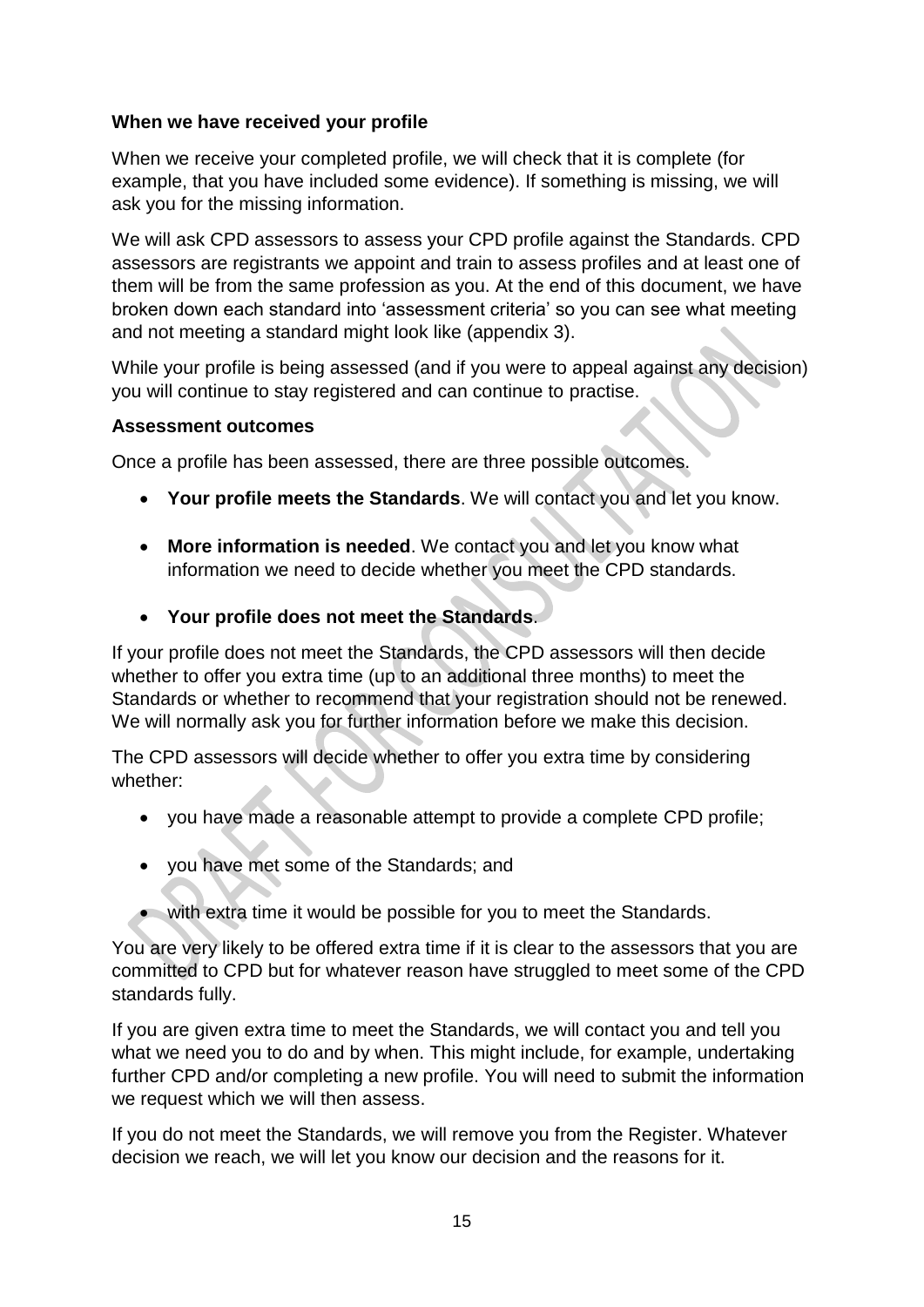### **Making an appeal**

If we decide that your CPD profile does not meet our standards, or you have not participated in or completed the audit process, and we decide to remove you from the Register, you can appeal against this decision. You will be able to tell us why you think this decision is wrong.

We will let you know exactly what you need to do and by when. If you make an appeal, you will stay on the Register until a decision has been made. Your appeal will be considered by an appeal panel. You can choose to go to an appeal hearing or ask for your appeal to be considered on the documents that you send to the panel.

The appeal panel can decide to:

- agree with you and allow you to stay registered:
- dismiss the appeal, so our original decision to take you off the Register stands; or
- ask us to assess your CPD profile again.

If you do not agree with the panel's decision, you can appeal to the County Court in England, Wales or Northern Ireland or to a local Sheriff Court in Scotland.

#### **Coming back onto the Register**

If we decide that your CPD profile does not meet our standards, or you have not participated in or completed the audit process, and we remove you from the Register, you will be able to apply to us to be registered again in the future.

To come back onto the Register, you will need to apply for 'readmission'. We will ask you for additional information about why you previously came off of the register and about the CPD you plan to undertake if you are registered again. We will then consider this information before making a final decision about your application. If we re-register you, we will include you in the next CPD audit for your profession.

You can find more information about applying for readmission on our website.

#### **Deferral**

If you are selected for audit but are unable to participate because of your circumstances, you can ask us to defer your audit. This might be because of a serious illness, a bereavement or maternity leave.

We will ask you to submit evidence of why you are unable to participate. We will want to make sure that it will be fair to you and to the other registrants who have been audited to defer your audit. If your audit is deferred, you will be automatically chosen for audit when your profession next renews its registration.

It is your choice about whether to apply for deferral. For example, you may feel that you are able to take part in an audit even if you have been on maternity leave or sick leave for a significant part of the two year registration cycle. If this in the case, you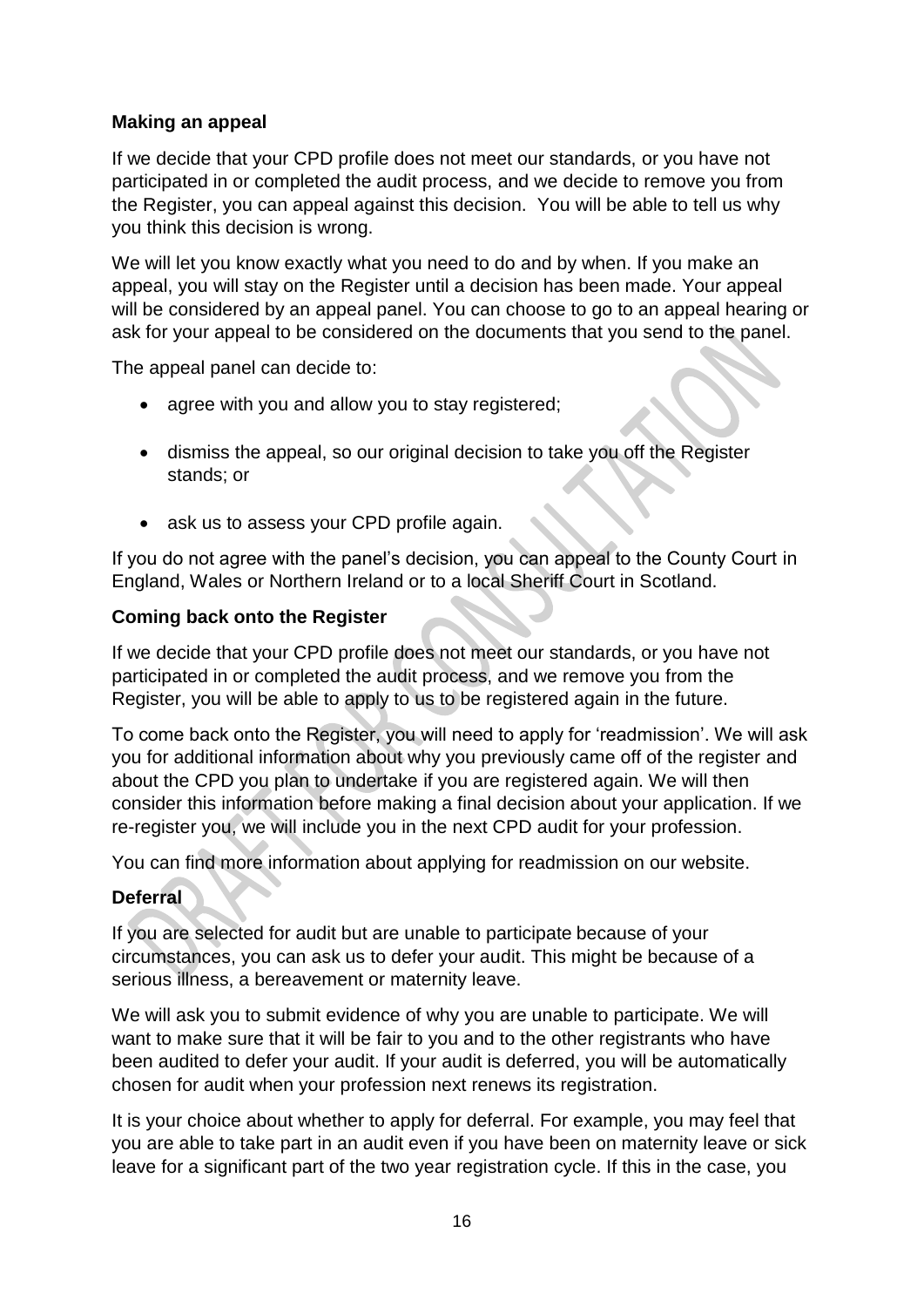could choose to take part in the audit and make your circumstances clear in your profile.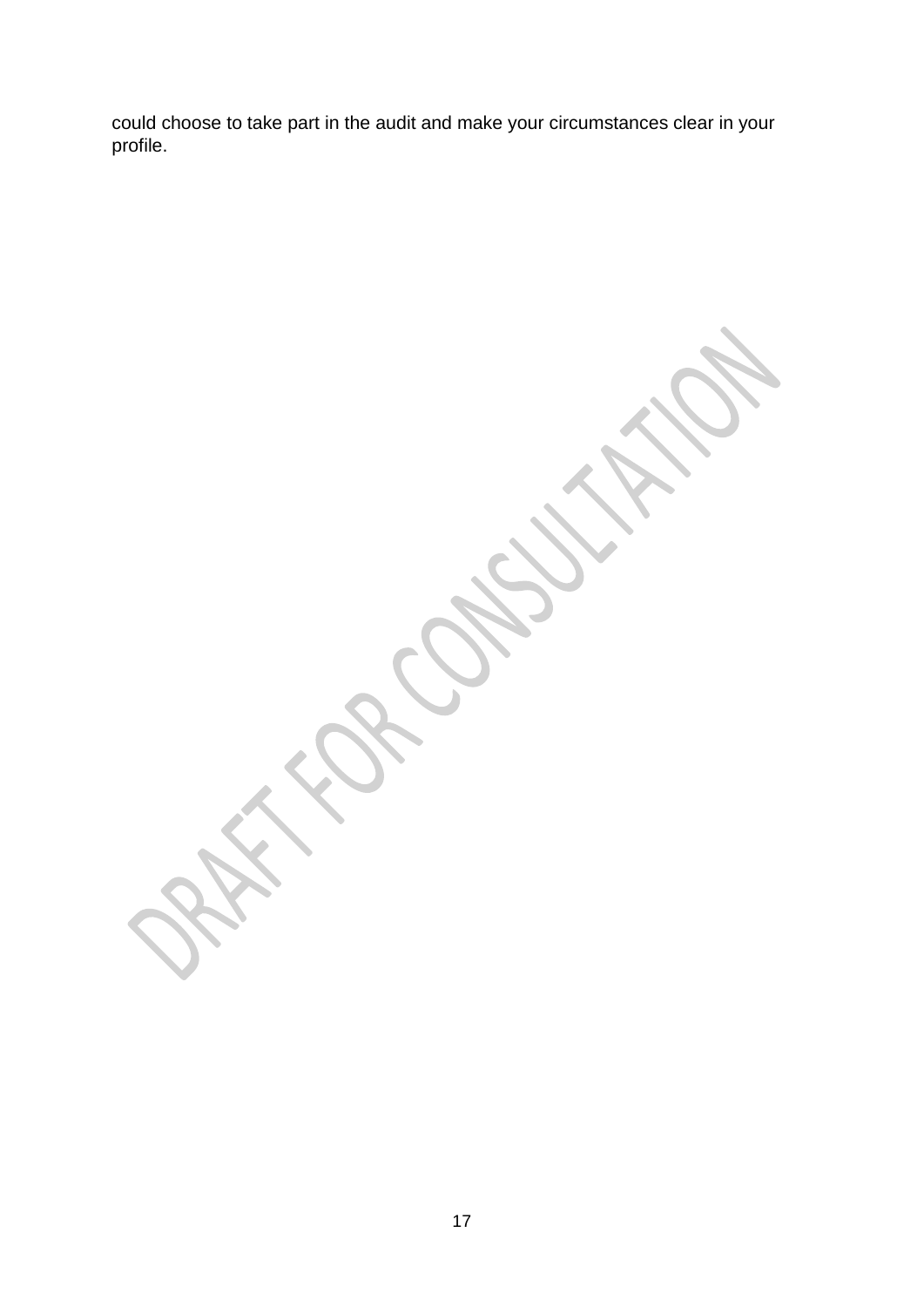# **Section 6. Putting your CPD profile together**

This section provides a brief summary of what we would need from you if you are selected for audit.

If you are selected for audit, we will give you more information about what we need you to do, how and by when. This information includes information about the reasonable adjustments we can put in place for disabled registrants.

You can find out more in 'How to complete your Continuing Professional Development profile' available on our website. You can also find sample CPD profiles for each profession which show you different ways of completing your profile and meeting the Standards.

#### **The profile in summary**

The profile has four parts:

- **Summary of your practice history (up to 500 words)**. In this section, we ask you to describe your current role and the type of work you do. We ask for this information so that we can assess whether your CPD is relevant to your current or future practice (standard two).
- **A statement of how you have met the Standards (up to 1,500 words)**. In this section, we ask you to draw on the CPD activities you have undertaken to show us how you meet the Standards.
- **A dated list of the CPD activities you have undertaken since you last renewed your registration**.
- **Supporting evidence**. We ask you to provide us with evidence which shows that the CPD activities you have written about in the profile have taken place.

## **Writing your statement**

In your statement, you will be concentrating most on telling us how you meet standards three and four – how your CPD activities improve the quality of your work and benefit service users.

One way to complete your statement is to choose three to five CPD activities you have undertaken and for each one describe:

- what the activity was;
- what you learnt; and
- how you think the activity improved the quality of your work and benefited your service users.

You can choose to tell us about the activities which you think benefited you the most and for which you have some supporting evidence. Writing your statement in this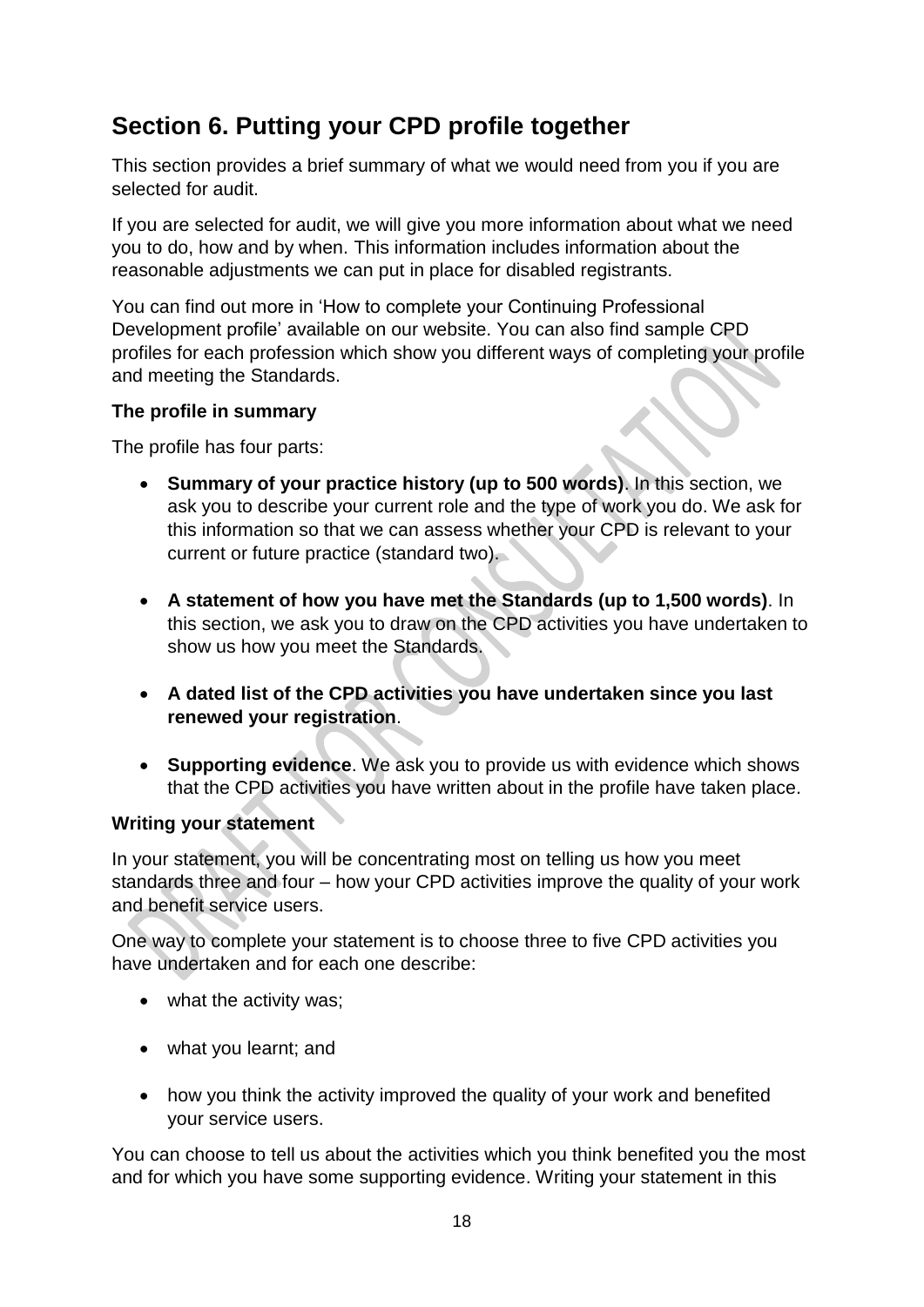way can be a clear and simple way of showing us how the Standards have been met.

However, there is more than one way of completing your statement so this is only a suggestion. Other ways might include using your professional development plan or similar (if you have one) or structuring your statement around each of the CPD standards.

# **Supporting evidence**

You need to submit the following evidence.

 **A dated list of all the CPD activities which you have undertaken in the last two years** (since you last renewed your registration). This shows us that you have undertaken CPD and kept a record (standard one).

Your dated list might be something you produce as a result of the audit, looking at your personal CPD record, or might be something you can generate automatically if you are using an electronic record keeping system.

Your CPD record must be 'continuous' (standard one) but we recognise that CPD activities may not be evenly spaced out during your registration cycle. If you have a gap in your CPD activities of three or more consecutive months, please explain why in your statement. Some activities may take place over a period of time rather than on a specific date. If this is the case you should state the start and end date in your list of activities.

 **Evidence which shows that the CPD you have written about in the profile has taken place**. You might also provide evidence (if available) of the benefits of your CPD to your practice and service users.

We will look for evidence that the activities you have written about in your statement have taken place. So for example, if you have told us about five activities in your statement, we would expect to see five supporting pieces of evidence.

Appendix 2 at the back of this document provides a list of the different types of evidence you might send us. This could include evidence you have gained from third parties, for example, course certificates, as well as evidence you have produced yourself, for example, notes from reading professional journals.

You can also send us evidence of the benefits of your CPD. For example, you may have evidence of a meeting with your manager where you discussed using new skills you had learnt, or you may have evidence of how you personally planned to make changes to systems and practices. But we recognise that for some activities, evidence like this might not be possible. So you should make sure that you explain clearly in your statement what you learnt from an activity and what you think the benefits were and why.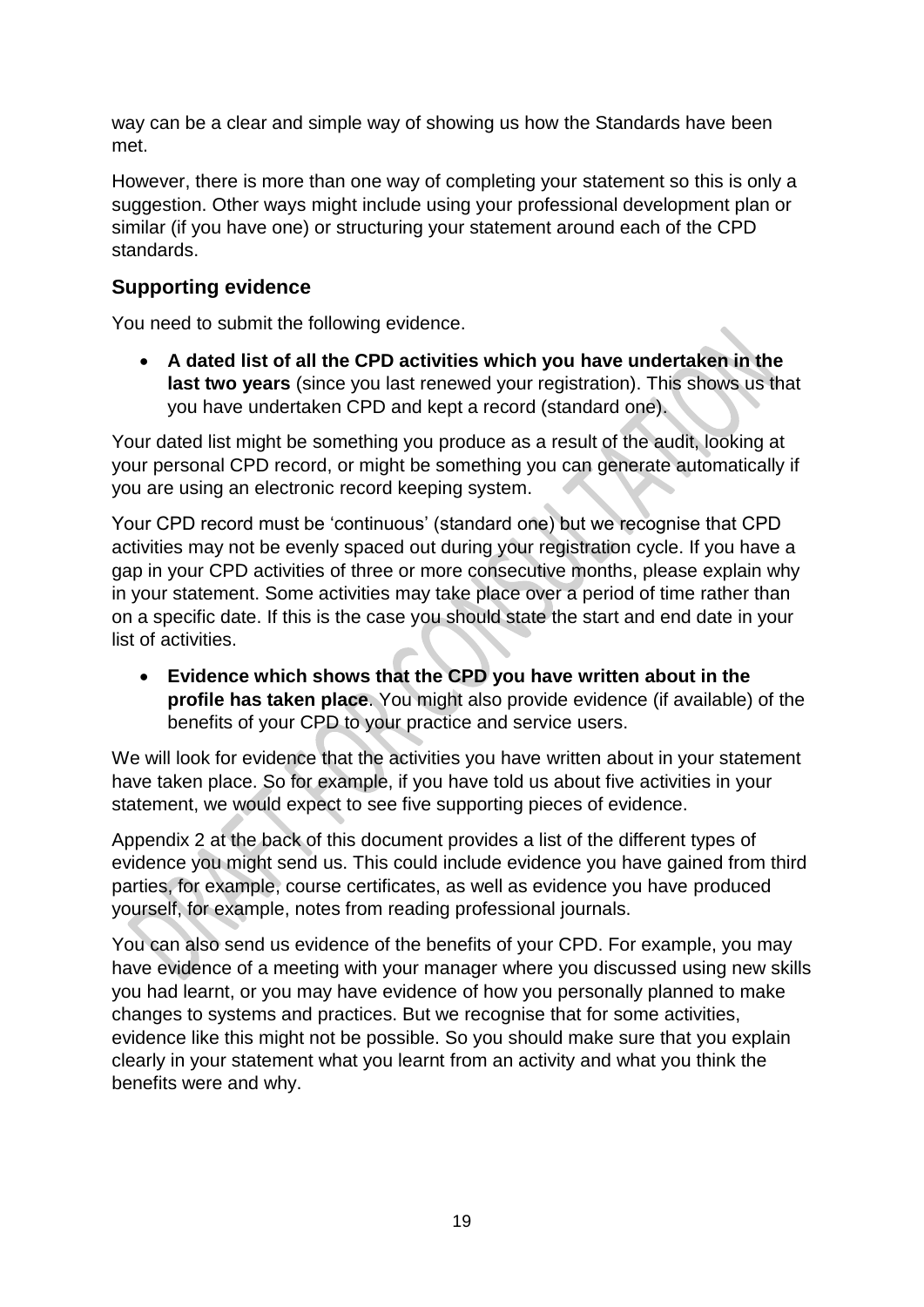# **Section 7. More information**

If you have any questions about this document, please contact us. You can contact us at:

Registration Department Health and Care Professions Council Park House 184 Kennington Park Road London SE11 4BU

Phone: 44 (0)300 500 4472

Email: registration@hcpc-uk.org

You can find more information by visiting our website: www.hc uk.org/registrants/cpd/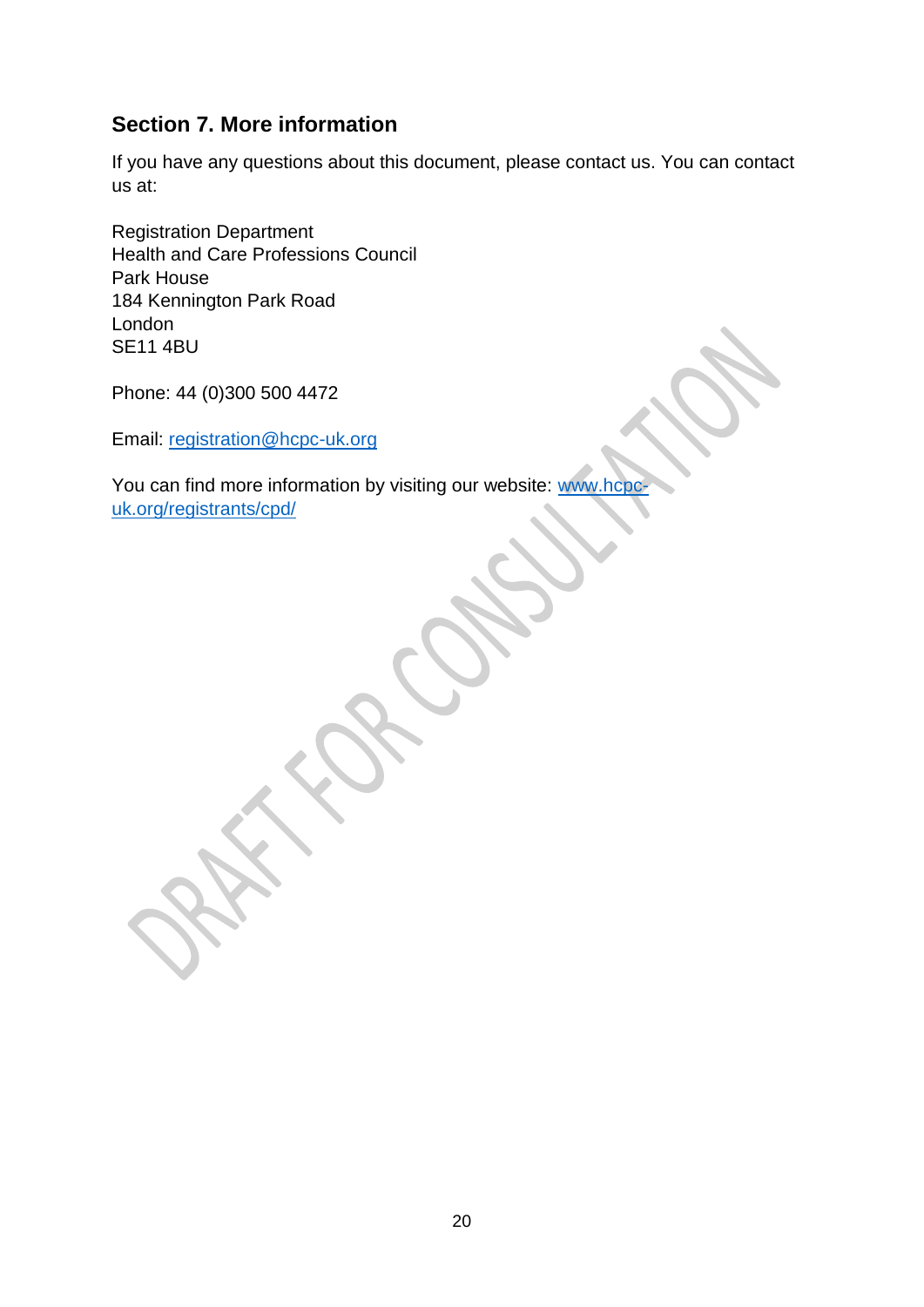# **Glossary**

### **Appeal**

If you do not meet the CPD Standards, or you have not participated in or completed the audit process, and we inform you that you will be removed from the register, you can ask us to reconsider the decision by making an appeal.

### **Audit**

A CPD audit is the process where we ask a sample of registrants who are renewing their registration to send in a profile showing how their CPD meets our standards.

### **Continuing Professional Development (CPD)**.

CPD is the way in which registrants continue to learn and develop throughout their careers so they keep their skills and knowledge up-to-date and are able to practise safely and effectively.

#### **CPD assessor**

A registrant appointed by us to assess CPD profiles against the CPD standards.

#### **Deferral**

The process by which a registrant who cannot complete their profile is allowed to put off their CPD audit until their profession next renews its registration.

#### **Fitness to practise**

When we say that a registrant is 'fit to practise', we mean that they have the skills, knowledge and character to practise their profession safely and effectively.

Fitness to practise is also the name of the process we follow when we consider concerns about the practice or behaviour of a registrant.

#### **Professional body**

Each of the professions regulated by us has at least one professional body. Professional bodies may deal with supporting their members, promoting the profession, developing best practice and continuing education.

## **Profile**

The information that a registrant being audited submits to us to show that they meet the standards for CPD.

#### **Readmission**

The process by which someone who was registered in the past can apply to be registered again.

#### **Registrant**

A health and care professional who is registered by us.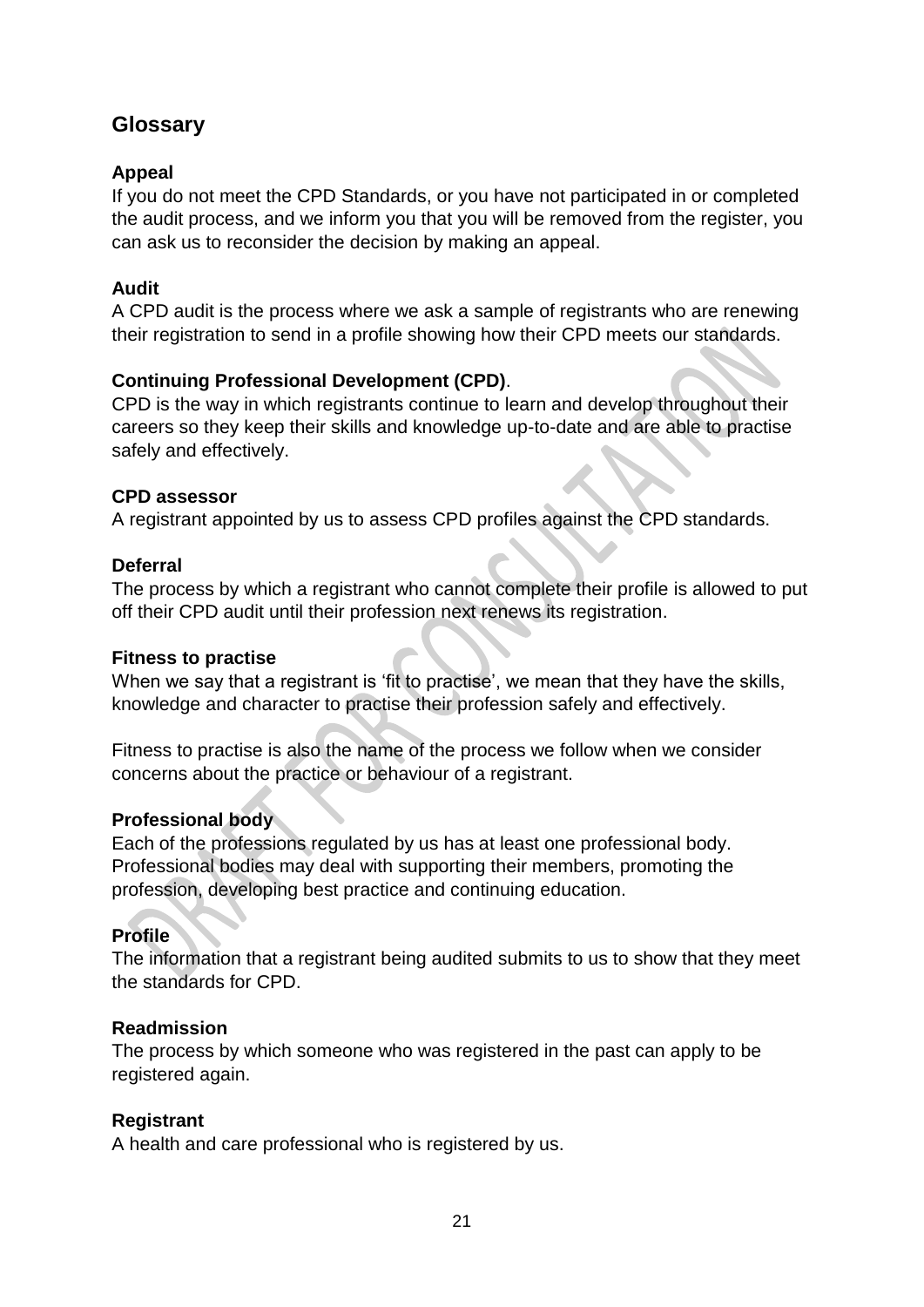#### **Renewal**

The process by which professionals on our Register make a professional declaration and pay their registration fees, so that they can continue to be registered. Each profession renews its registration every two years.

#### **Service user**

For the purposes of the standards for CPD, a service user is someone who uses or is affected by a registrant's practice.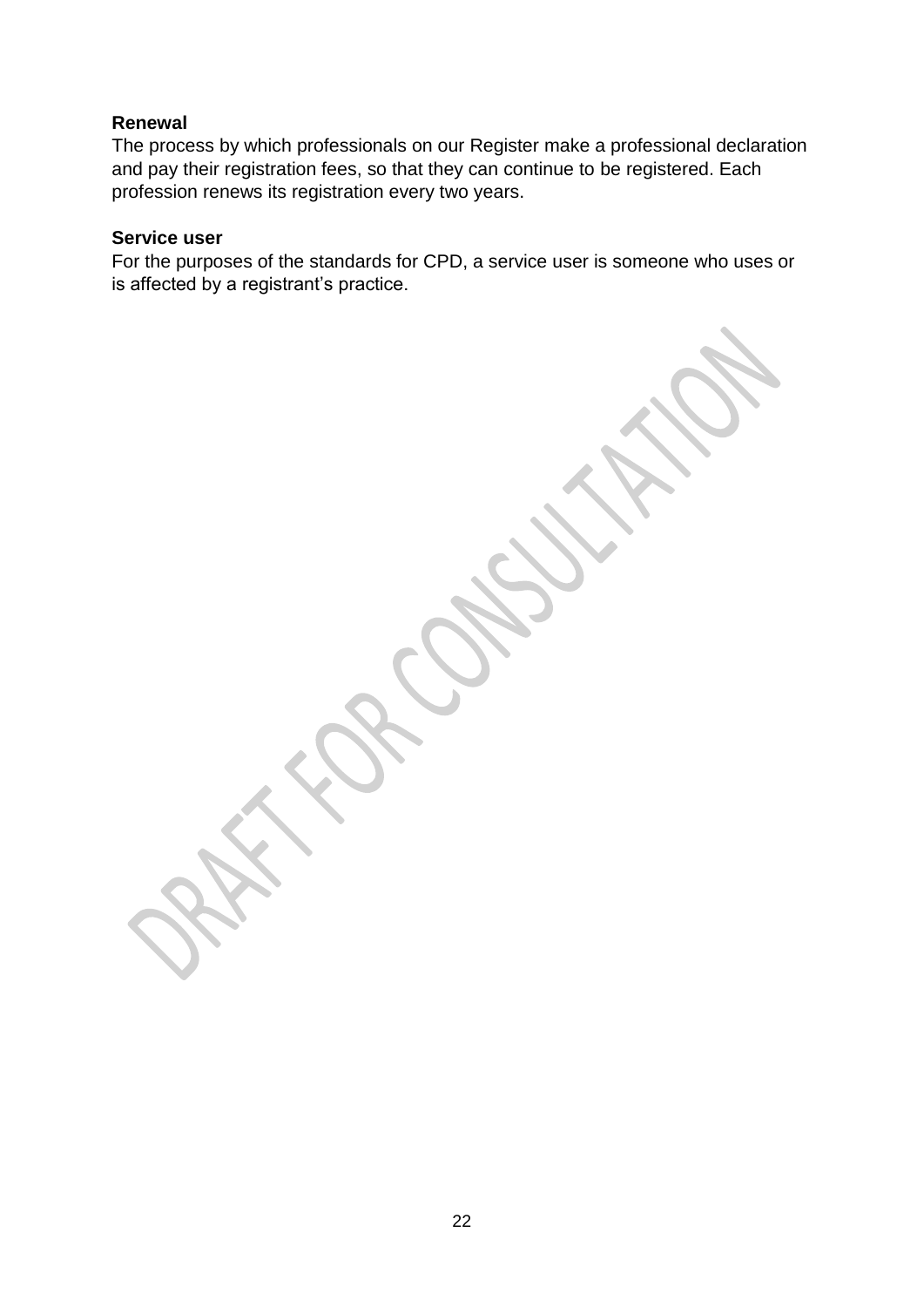# **Appendix 1: Examples of CPD activities**

This list should give you an idea of the kinds of activities that might make up your CPD.<sup>1</sup>

#### **Work-based learning**

- Learning by doing
- Case studies
- Reflective practice
- Audit of service users
- Coaching from others
- Discussions with colleagues
- Peer review
- Gaining and learning from experience

– Involvement in the wider, profession-related work of your employer (for example, being a representative on a committee)

- Work shadowing
- Secondments
- Job rotation
- Journal club
- In-service training
- Supervising staff or students
- Expanding your role
- Significant analysis of events
- Filling in self-assessment questionnaires
- Project work

#### **Professional activities**

- Involvement in a professional body, specialist interest group or other groups
- Lecturing or teaching
- Mentoring

**.** 

– Being an examiner

<sup>&</sup>lt;sup>1</sup> This list has been adapted from work done by the Allied Health Professions' project 'Demonstrating competence through CPD'.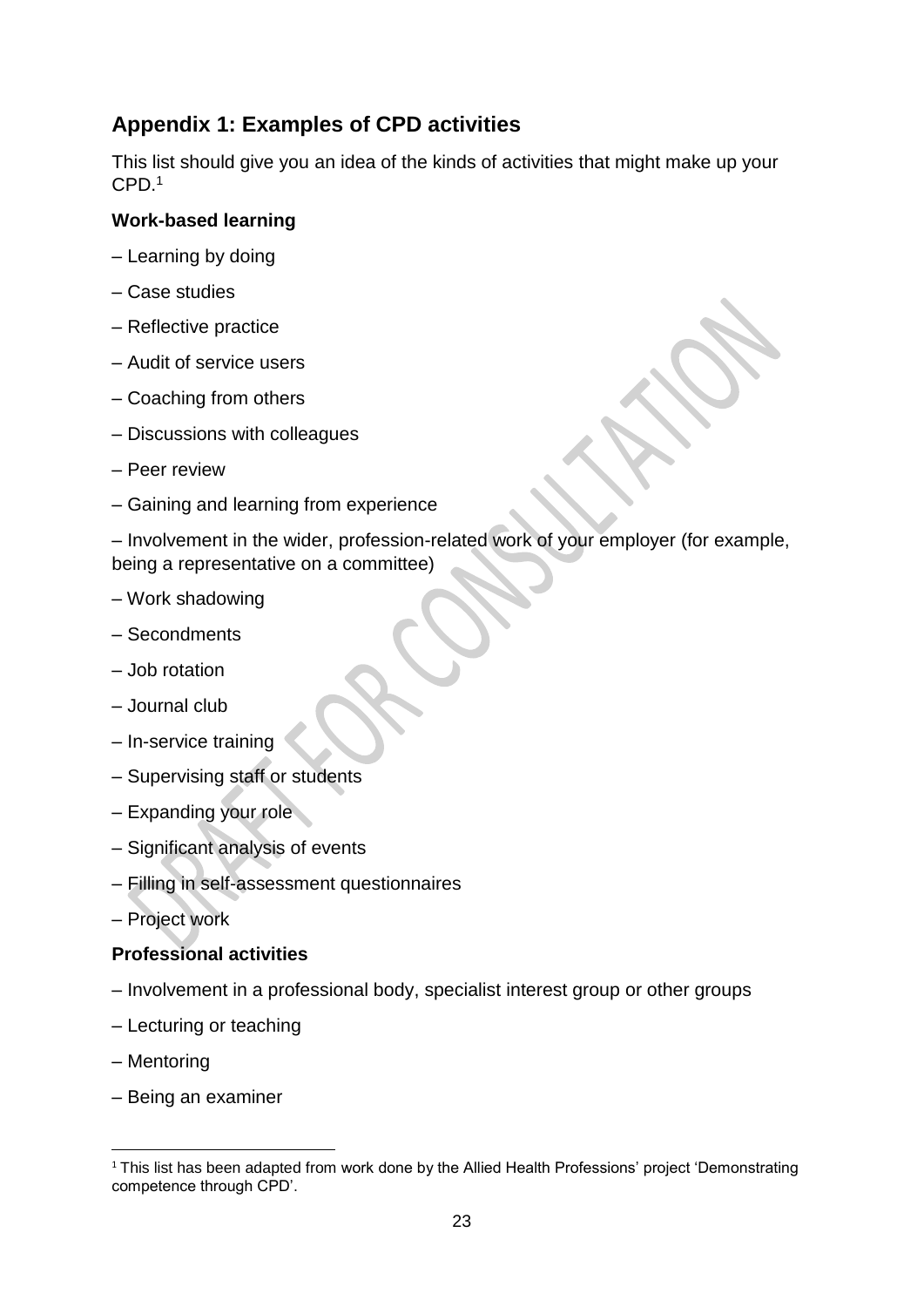- Being a tutor
- Organising journal clubs or other specialist groups
- Maintaining or developing specialist skills (for example, musical skills)
- Being an expert witness
- Giving presentations at conferences
- Organising of accredited courses
- Supervising research or students
- Being a national assessor

#### **Formal / educational**

- Courses
- Further education
- Research
- Attending conferences
- Writing articles or papers
- Going to seminars
- Distance or online learning
- Going on courses accredited by a professional body
- Planning or running a course

#### **Self-directed learning**

- Reading journals or articles
- Reviewing books or articles
- Updating your knowledge through the internet or TV
- Keeping a file of your progress

#### **Other**

– Relevant public service or voluntary work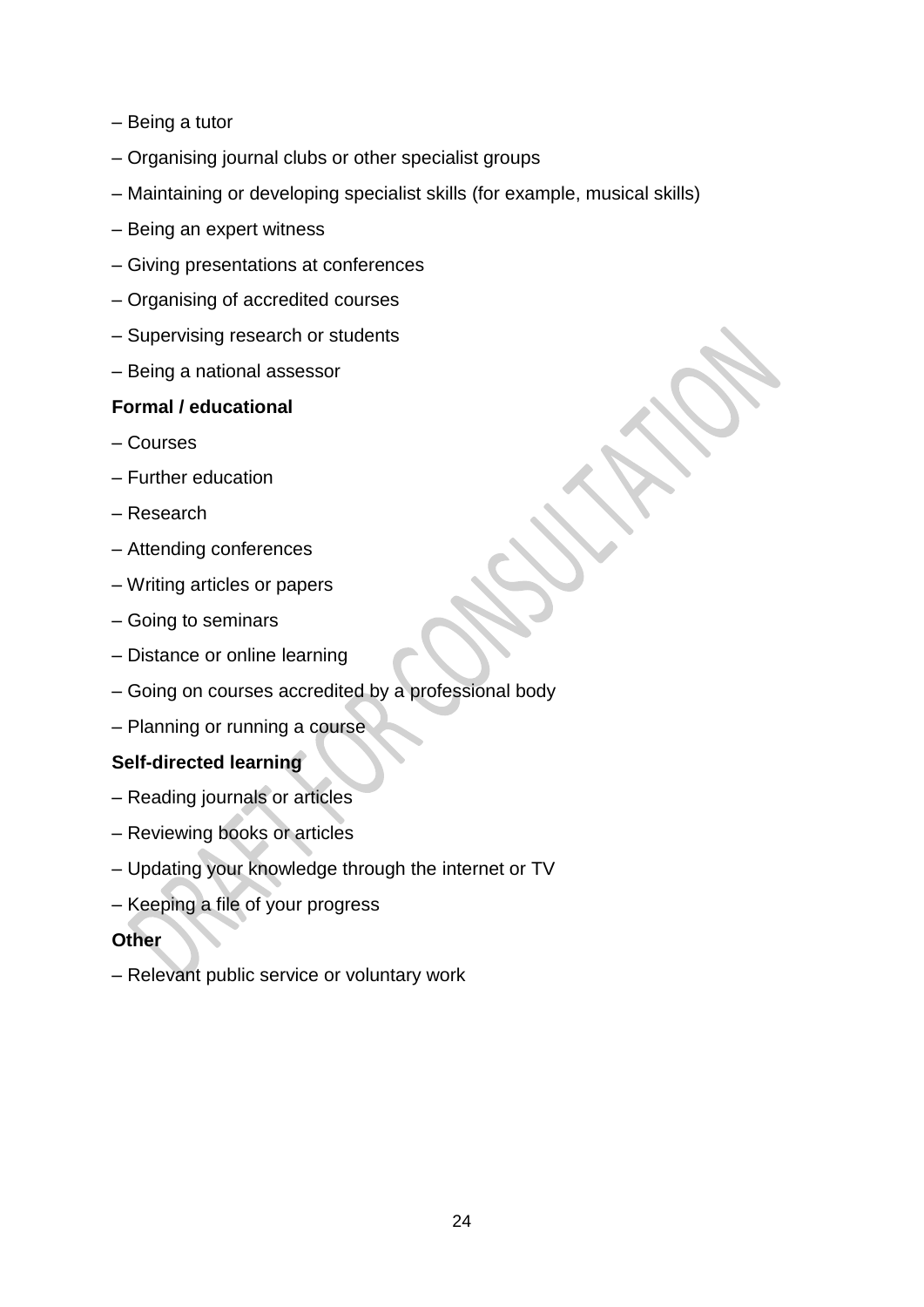# **Appendix 2: Examples of evidence**

This list should give you an idea of the kinds of evidence of your CPD you could provide.<sup>2</sup>

#### **Materials you may have produced**

- Information leaflets
- Case studies
- Critical reviews
- Policies or position statements
- Documents about national or local processes
- Reports (for example, on project work or audits / reviews)
- Business plans
- Procedures
- Guidance materials
- Guidelines for dealing with service users
- Course assignments
- Action plans
- Course programme documents
- Presentations you have given
- Articles for journals
- Questionnaires
- Research papers, proposals, funding applications
- Induction materials for new members of staff
- Learning contracts
- Contributions to the work of a professional body
- Contributions to the work of a special interest group

#### **Materials showing you have reflected on and evaluated your learning and work**

- Adapted documents arising from appraisals, supervision reviews and so on
- Documents about following local or national schemes relating to CPD
- Evaluations of courses or conferences attended

**<sup>.</sup>** <sup>2</sup> This list has been adapted from work done by the Allied Health Professions' project 'Demonstrating competence through CPD'.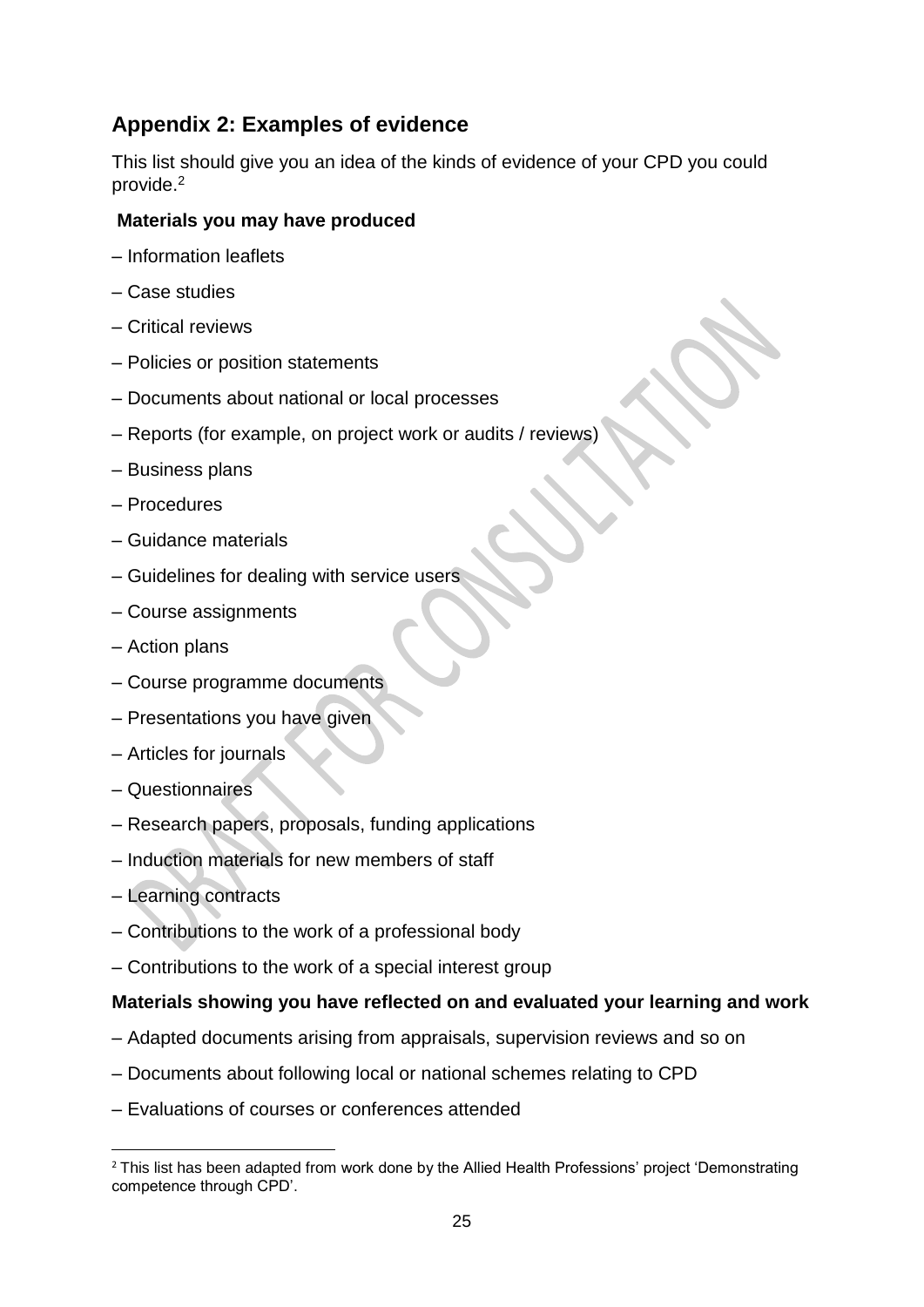- Personal development plans
- Approved claims for credit for prior learning or experience

# **Materials you have got from others**

- Testimonials
- Letters from service users, carers, students or colleagues
- Course certificates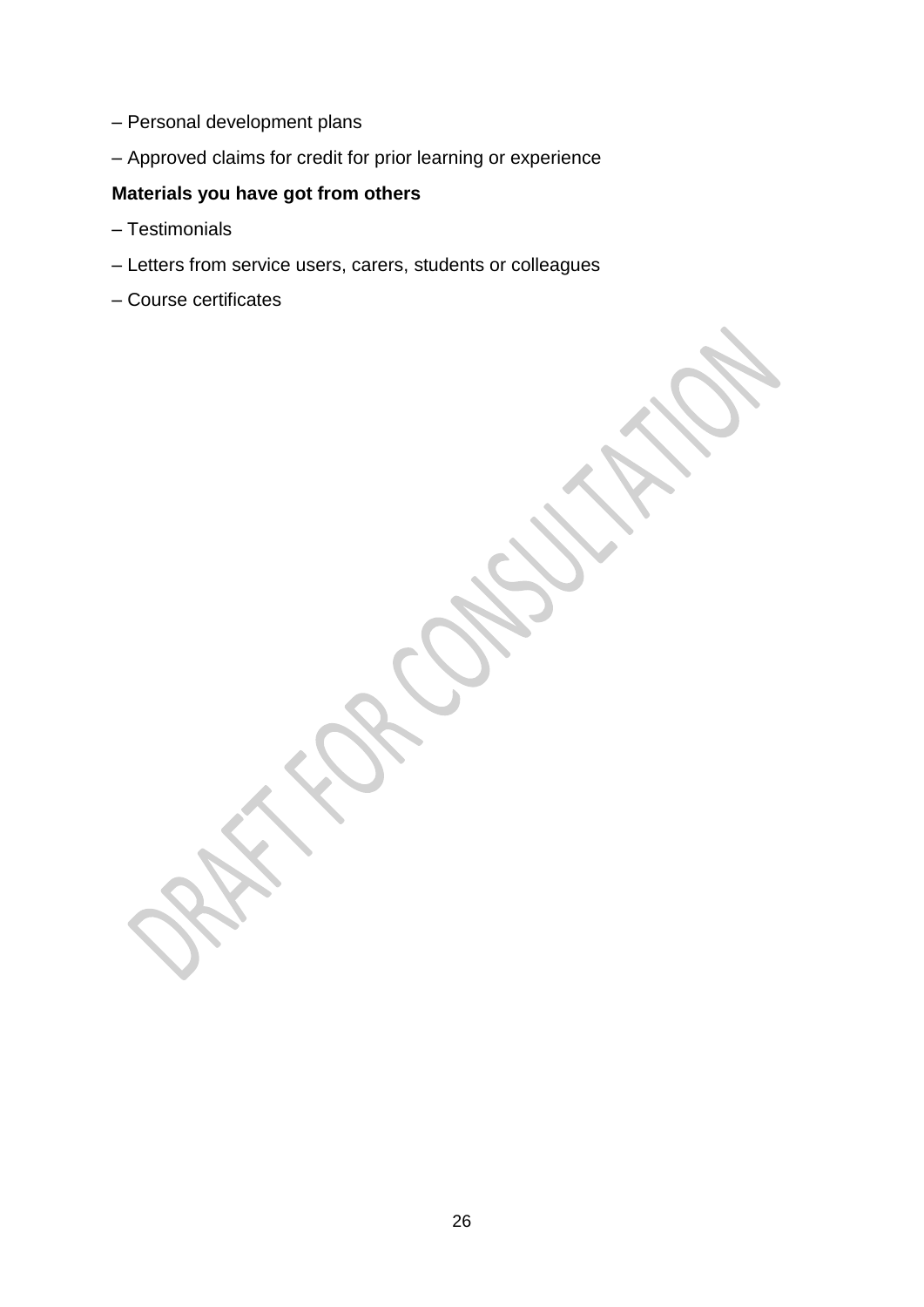# **Appendix 3: Assessment criteria**

| Appendix 5: Assessment criteria                                                                                                                     |                                                                                                                                                                         |                                                                                                                                 |                                                                                                                                                                                                                                                                    |
|-----------------------------------------------------------------------------------------------------------------------------------------------------|-------------------------------------------------------------------------------------------------------------------------------------------------------------------------|---------------------------------------------------------------------------------------------------------------------------------|--------------------------------------------------------------------------------------------------------------------------------------------------------------------------------------------------------------------------------------------------------------------|
| <b>Standard</b>                                                                                                                                     | <b>Standard not met</b>                                                                                                                                                 | <b>Standard partly met</b>                                                                                                      | <b>Standard met</b>                                                                                                                                                                                                                                                |
|                                                                                                                                                     |                                                                                                                                                                         |                                                                                                                                 |                                                                                                                                                                                                                                                                    |
| 1. A registrant must maintain a<br>continuous, up-to-date and<br>accurate record of their CPD<br>activities.                                        | The registrant has not<br>provided evidence that they<br>have kept a record of their<br>CPD.                                                                            | There is some evidence that<br>the registrant has kept a<br>record $-$ for example, they<br>have described keeping a<br>record. | There is evidence that the<br>registrant has maintained a<br>record of their CPD activities.<br>They have included a dated<br>list of all the CPD activities<br>they have undertaken. If there<br>is a gap of three or more<br>months, they have explained<br>why. |
|                                                                                                                                                     |                                                                                                                                                                         |                                                                                                                                 |                                                                                                                                                                                                                                                                    |
| 2. A registrant must<br>demonstrate that their CPD<br>activities are a mixture of<br>learning activities relevant to<br>current or future practice. | The registrant has not<br>undertaken any CPD<br>activities.<br>Or                                                                                                       | There is some evidence that<br>the registrant's CPD is<br>relevant to current or future<br>work, but this is not made<br>clear. | The registrant's CPD includes<br>two or more types of learning<br>activity.<br>And                                                                                                                                                                                 |
|                                                                                                                                                     | The registrant's CPD consists<br>of only one type of learning<br>activity.<br>And/or<br>The registrant's CPD is not<br>relevant to their current or<br>future practice. |                                                                                                                                 | The registrant's CPD activities<br>are relevant to their current or<br>future practice.                                                                                                                                                                            |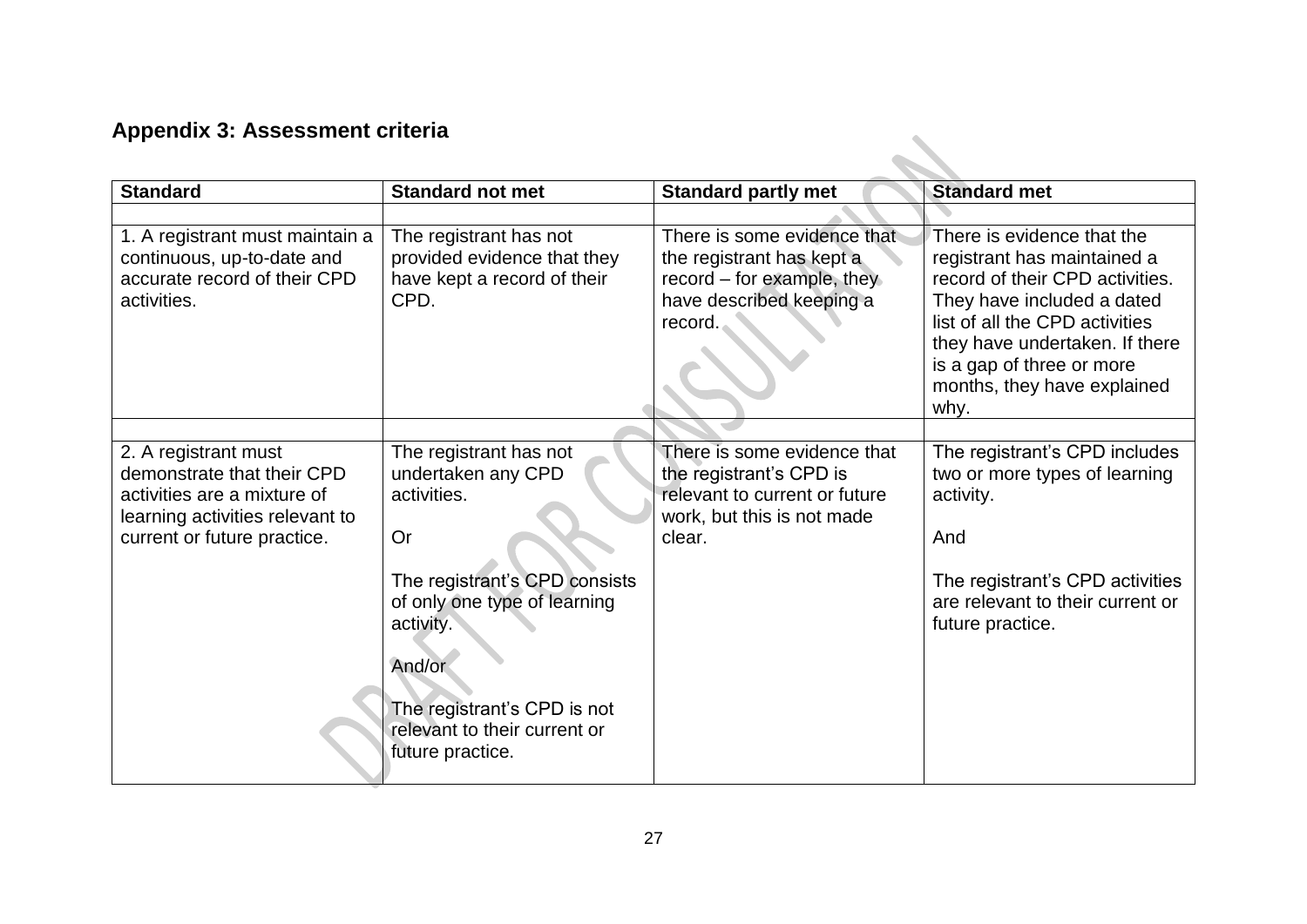| <b>Standard</b>                                                                                                                       | <b>Standard not met</b>                                                                                                                                                         | <b>Standard partly met</b>                                                                                                   | <b>Standard met</b>                                                                                                                                                                                                                                                                                                                                               |
|---------------------------------------------------------------------------------------------------------------------------------------|---------------------------------------------------------------------------------------------------------------------------------------------------------------------------------|------------------------------------------------------------------------------------------------------------------------------|-------------------------------------------------------------------------------------------------------------------------------------------------------------------------------------------------------------------------------------------------------------------------------------------------------------------------------------------------------------------|
|                                                                                                                                       |                                                                                                                                                                                 |                                                                                                                              |                                                                                                                                                                                                                                                                                                                                                                   |
| 3. A registrant must seek to<br>ensure that their CPD has<br>contributed to the quality of<br>their practice and service<br>delivery. | The registrant has not<br>provided any information<br>which shows that they have<br>thought about how their CPD<br>activities might have improved<br>the quality of their work. | There is some suggestion that<br>the registrant's CPD has<br>improved their work but this is<br>not clear.                   | The registrant's personal<br>statement explains how their<br>CPD activities have improved<br>the quality of their work.<br>Or<br>The registrant has explained<br>how they believed that their<br>CPD would improve the<br>quality of their work but this<br>has not been the case. They<br>have explained why this was<br>and what they will do in the<br>future. |
|                                                                                                                                       |                                                                                                                                                                                 |                                                                                                                              |                                                                                                                                                                                                                                                                                                                                                                   |
| 4. A registrant must seek to<br>ensure that their CPD benefits<br>the service user.                                                   | The registrant has not<br>provided any information<br>which explains any benefit to<br>service users.                                                                           | There is limited information or<br>explanation about how the<br>registrant's CPD activities<br>have benefited service users. | The registrant's personal<br>statement explains how their<br>CPD activities have benefited<br>their service users.<br><b>Or</b><br>The registrant has explained<br>how they believed that their<br>CPD would benefit their<br>service users but this has not<br>been the case. They have<br>explained why this was and<br>what they will do in the future.        |